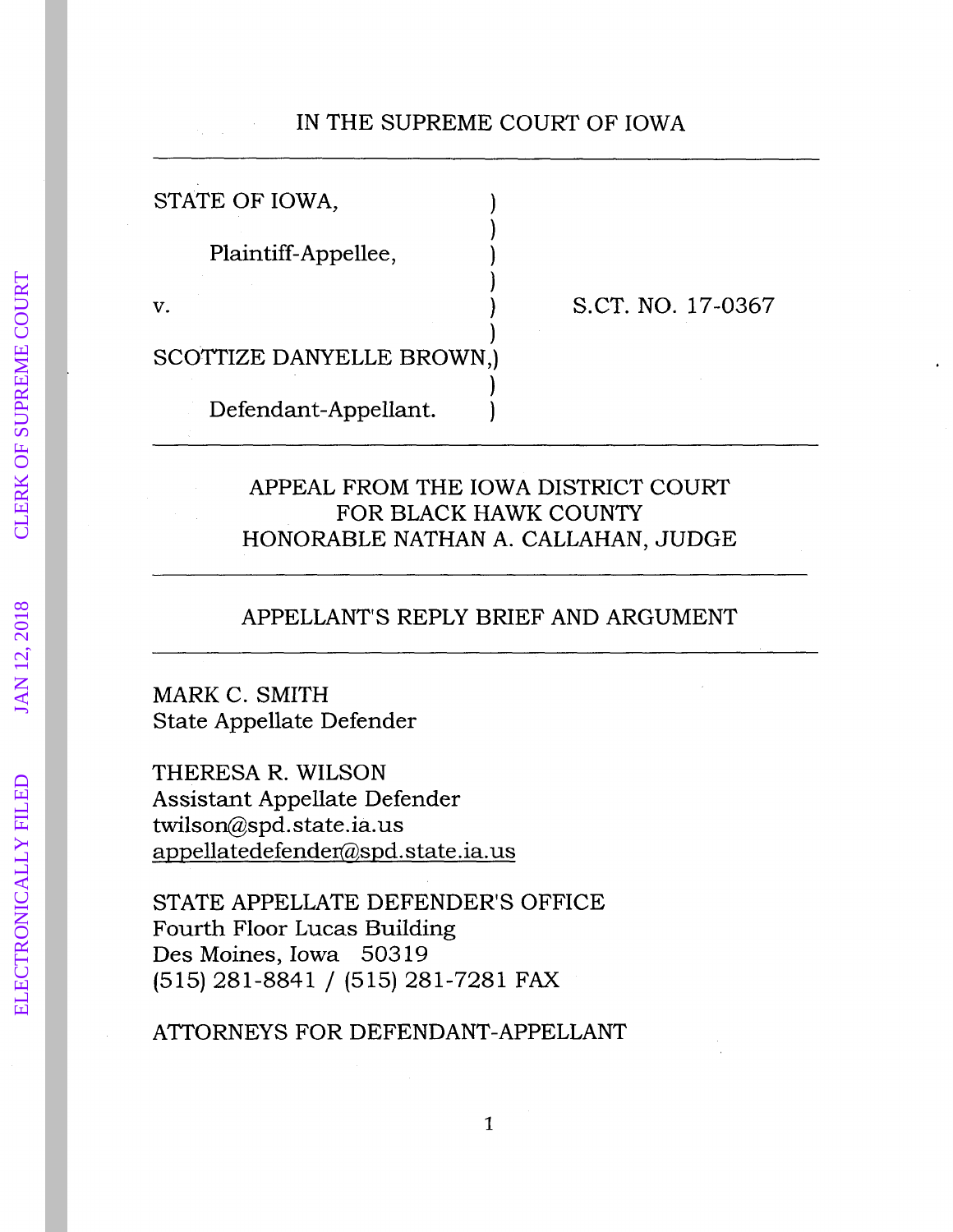### **CERTIFICATE OF SERVICE**

On the 12th day of January, 2018, the undersigned certifies that a true copy of the foregoing instrument was served upon Defendant-Appellant by placing one copy thereof in the United States mail, proper postage attached, addressed to Scottize Brown, 101 Reed St., Waterloo, IA 50703.

APPELLATE DEFENDER'S OFFICE

**THERESA R. WILSON**  Assistant Appellate Defender

TRW /lr/01/ 18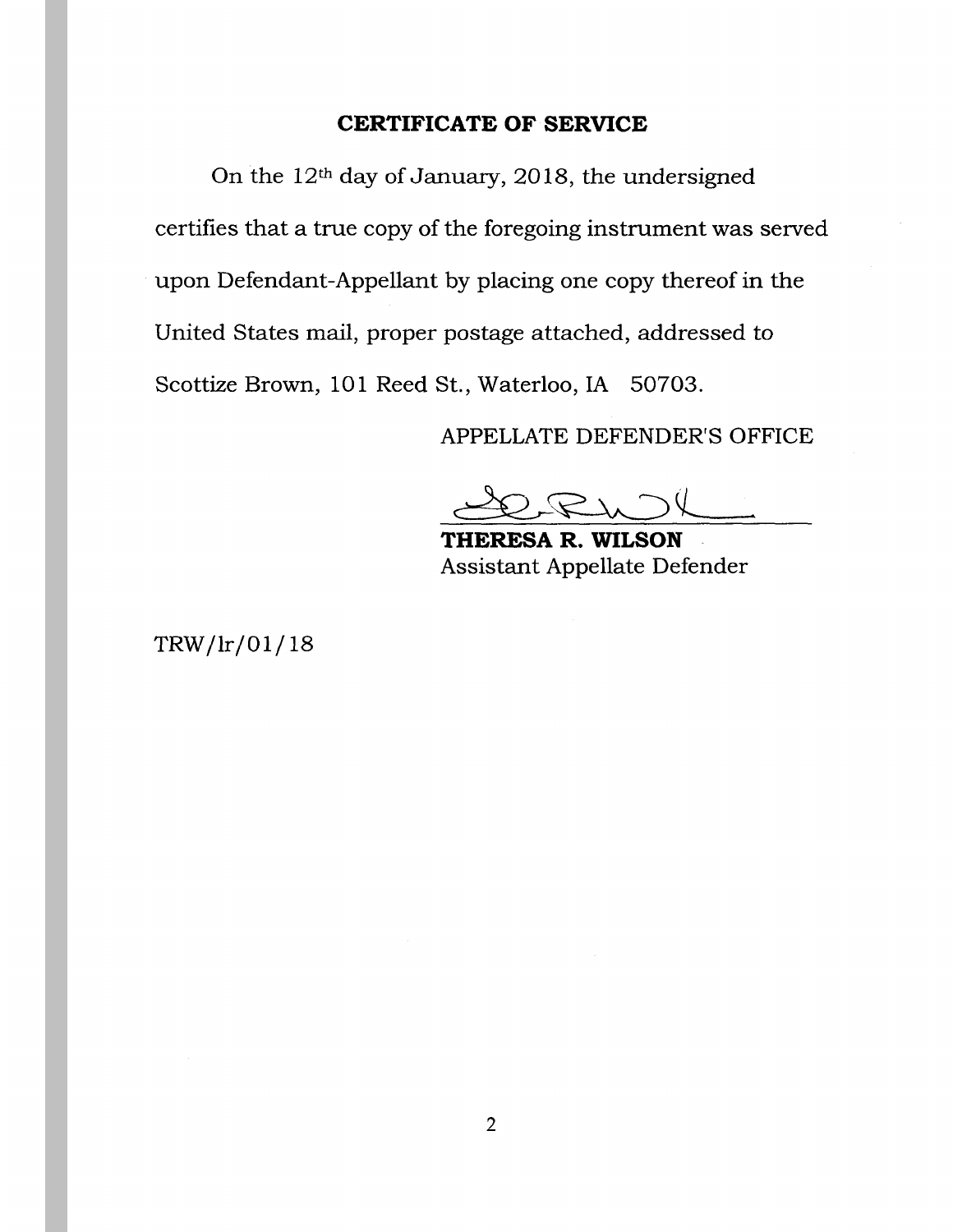# TABLE OF CONTENTS

| Argument |
|----------|
|          |
|          |
|          |
|          |
|          |
|          |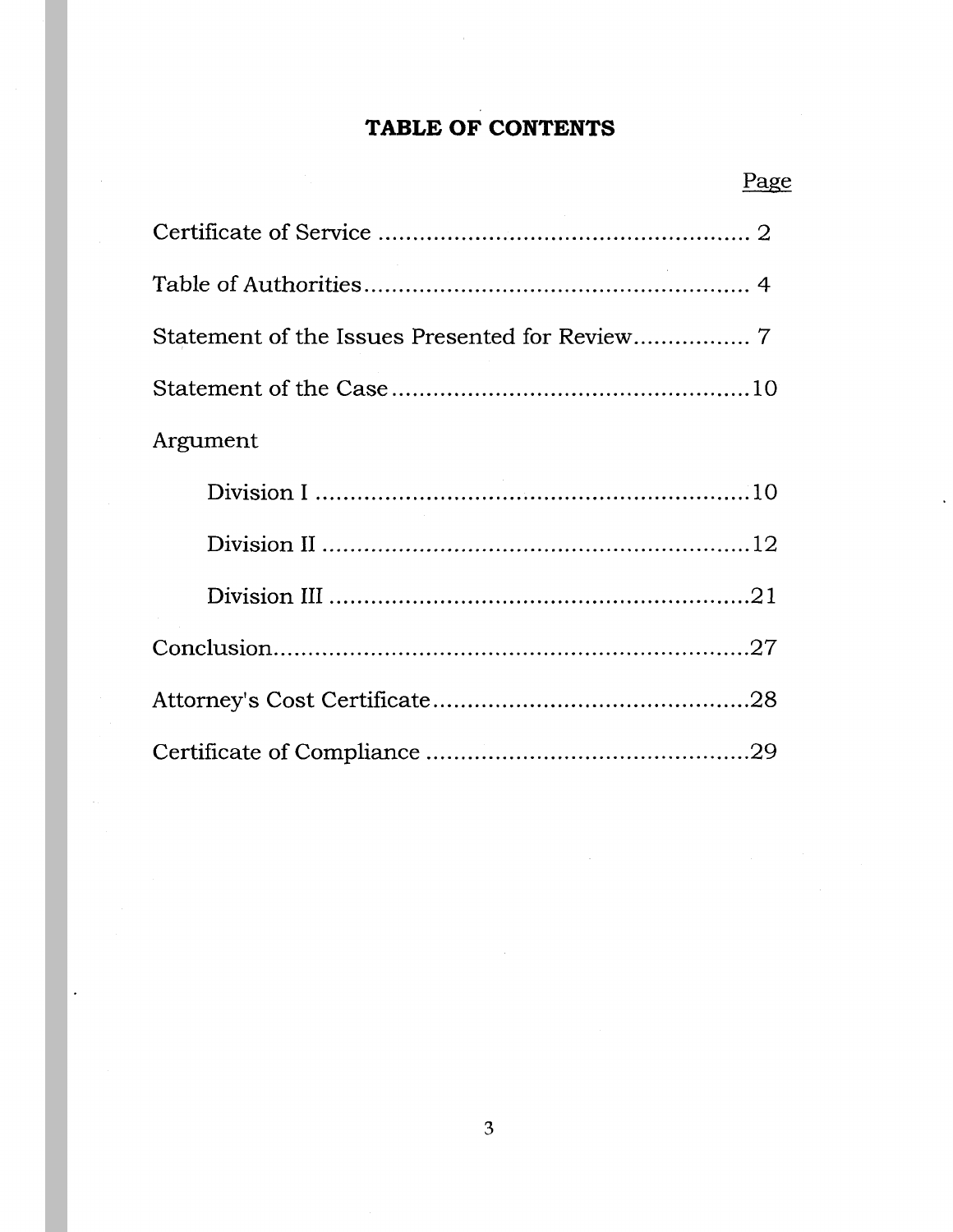# **TABLE OF AUTHORITIES**

| Cases:                                                   | Page: |
|----------------------------------------------------------|-------|
| Delaware v. Prouse, 440 U.S. 648,                        |       |
| Hartford-Carlisle Sav. Bank v. Shivers, 566 N.W.2d 877   |       |
| In re Pardee, 872 N.W.2d 384 (Iowa 2015)  15             |       |
| Rodriguez v. United States, 575 U.S. <sub>___</sub> ,    |       |
| State v. Arreola, 290 P.3d 983 (Wash. 2012)  16          |       |
| State v. Cardenas-Alvarez, 25 P.3d 225 (N.M. 2001) 14    |       |
|                                                          |       |
| State v. Coleman, 890 N.W.2d 284 (Iowa 2017) 13          |       |
| State v. Godfrey, 898 N.W.2d 844 (Iowa 2017)  19, 20     |       |
| State v. Griffin, 691 N.W.2d 734 (Iowa 2005) 13          |       |
| State v. Harrison, 846 N.W.2d 362 (Iowa 2014) 13         |       |
| State v. Heath, 929 A.2d 390                             |       |
| State v. Ladson, 979 P.2d 833 (Wash. 1999)  14           |       |
| State v. Ochoa, 206 P.3d 143 (N.M. Ct. App. 2008) 11, 14 |       |
|                                                          |       |

 $\ddot{\phantom{a}}$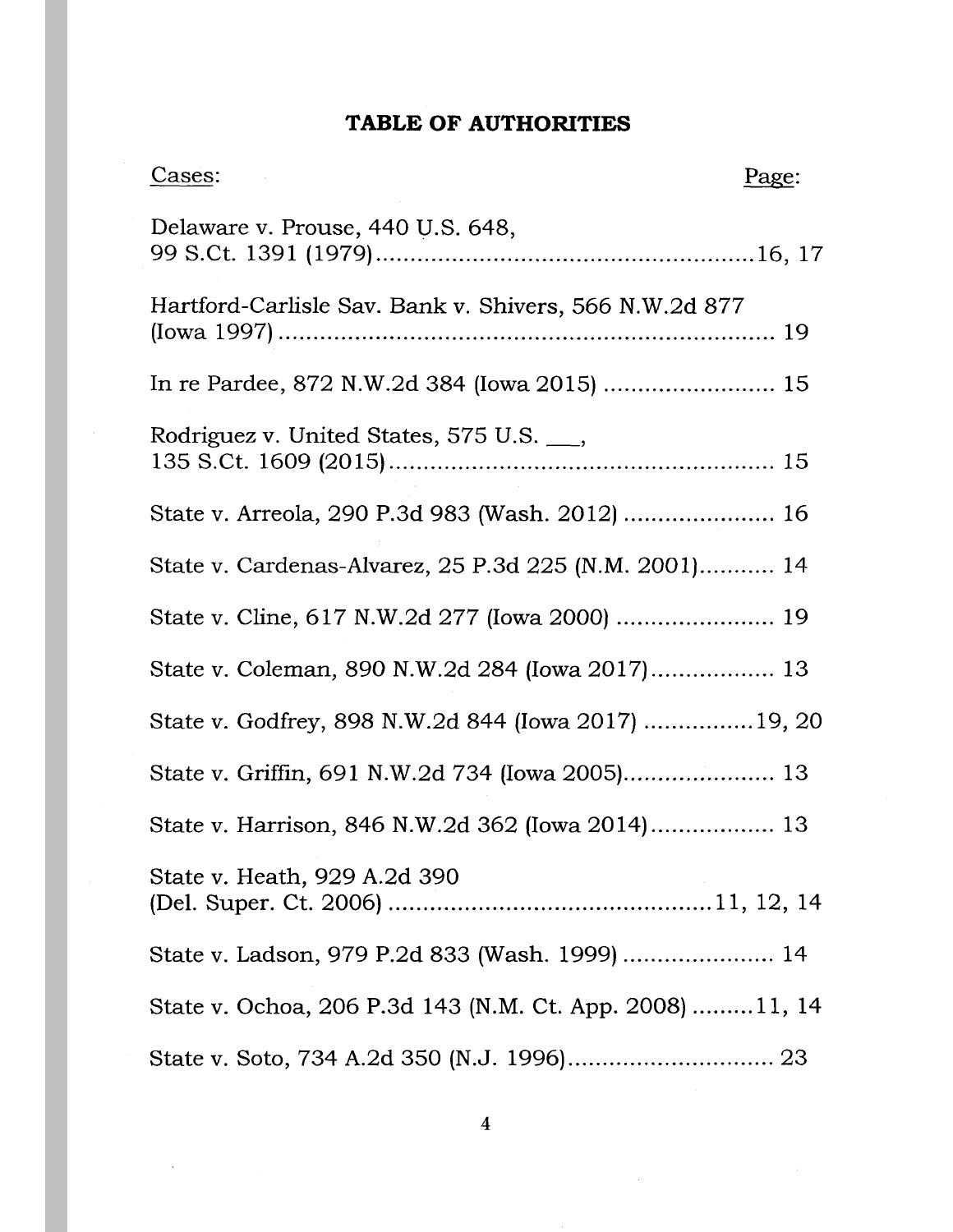| State v. Tyler, 830 N.W.2d 288 (Iowa 2013) 11                                                                                                                                                                                     |
|-----------------------------------------------------------------------------------------------------------------------------------------------------------------------------------------------------------------------------------|
|                                                                                                                                                                                                                                   |
| United States v. Brignoni-Ponce, 422 U.S. 873,                                                                                                                                                                                    |
| Constitutional Provisions:                                                                                                                                                                                                        |
|                                                                                                                                                                                                                                   |
| Other Authorities:                                                                                                                                                                                                                |
| 2016 Traffic Stops in Nebraska: A Report to the Governor and<br>Legislature on Data Submitted by Law Enforcement,<br>https://ncc.nebraska.gov/sites/ncc.nebraska.gov/files/doc/T<br>raffic_Stops_in_Nebraska_COMPLETE_FINAL_0.pdf |
| David A. Harris, The Reality of Racial Disparity in Criminal<br>Justice: The Significance of Data Collection, 66 SUM Law &<br>Contemp. Probs. 71 (Summer 2003) 22, 23, 26                                                         |
| Dr. Christopher Barnum, ICPD Traffic Stop Analysis, p. 50<br>http://www8.iowa-city.org/weblink/0/doc/1524344/Electron                                                                                                             |
| Greg Ridgeway & John MacDonald, Methods for Assessing<br>Racially Biased Policing, in Race, Ethnicity, and Policing: New<br>and Essential Readings 180-204                                                                        |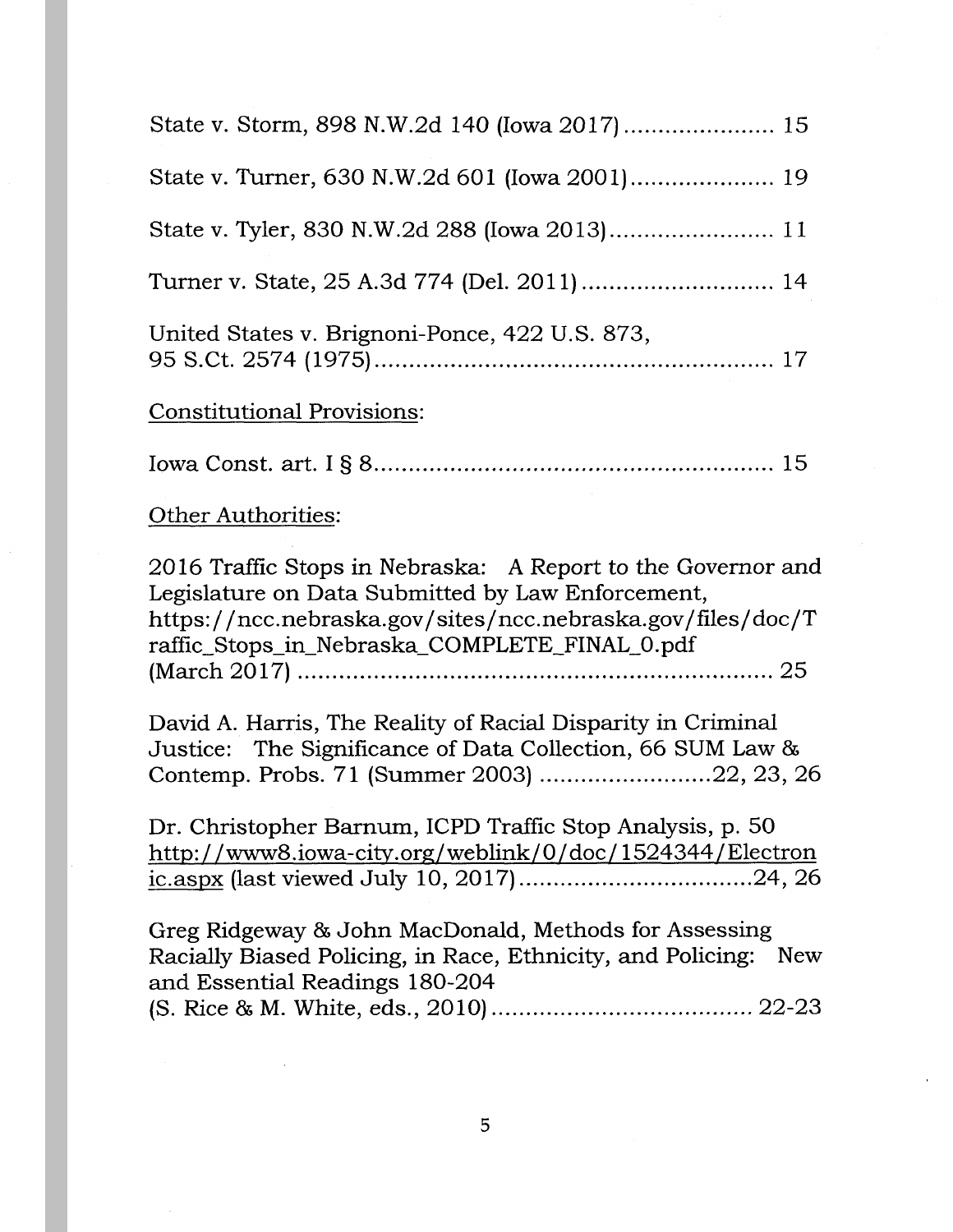Illinois Department of Transportation, Illinois Traffic and Pedestrian Stop Study, 2016 Annual Report, http: //www.idot.illinois.gov /Assets/uploads/files/Transportat ion-System/Reports/Safety/Traffic-Stop-Studies/2016/2016 <u>%20ITSS%20Executive%20Summary.pdf</u>............................ 25

Kathy A. Bolten, Iowa Studies Show Blacks Stopped More Often Than Whites (Aug. 15, 2015),

http://www.desmoinesregister.com/story/news/crime-and-co urts/20 15/08/16/black-iowa-racial-profiling-studies/317876 l\_U .................................................................................... 24

Michael R. Smith, Depoliticizing Racial Profiling: Suggestions for the Limited Use and Management of Race in Police Decision-Making, 15 Geo. Mason U. Civ. Rts. L.J. 219 (Spring 2005) ..................................................................... 22

Missouri Attorney General, 2016 Vehicle Stops Executive Summary,

https://www.ago.mo.gov/home/vehicle-stops-report/2016-exe cu tive-summary#summary

(last visited January 8, 2017) ............................................. 25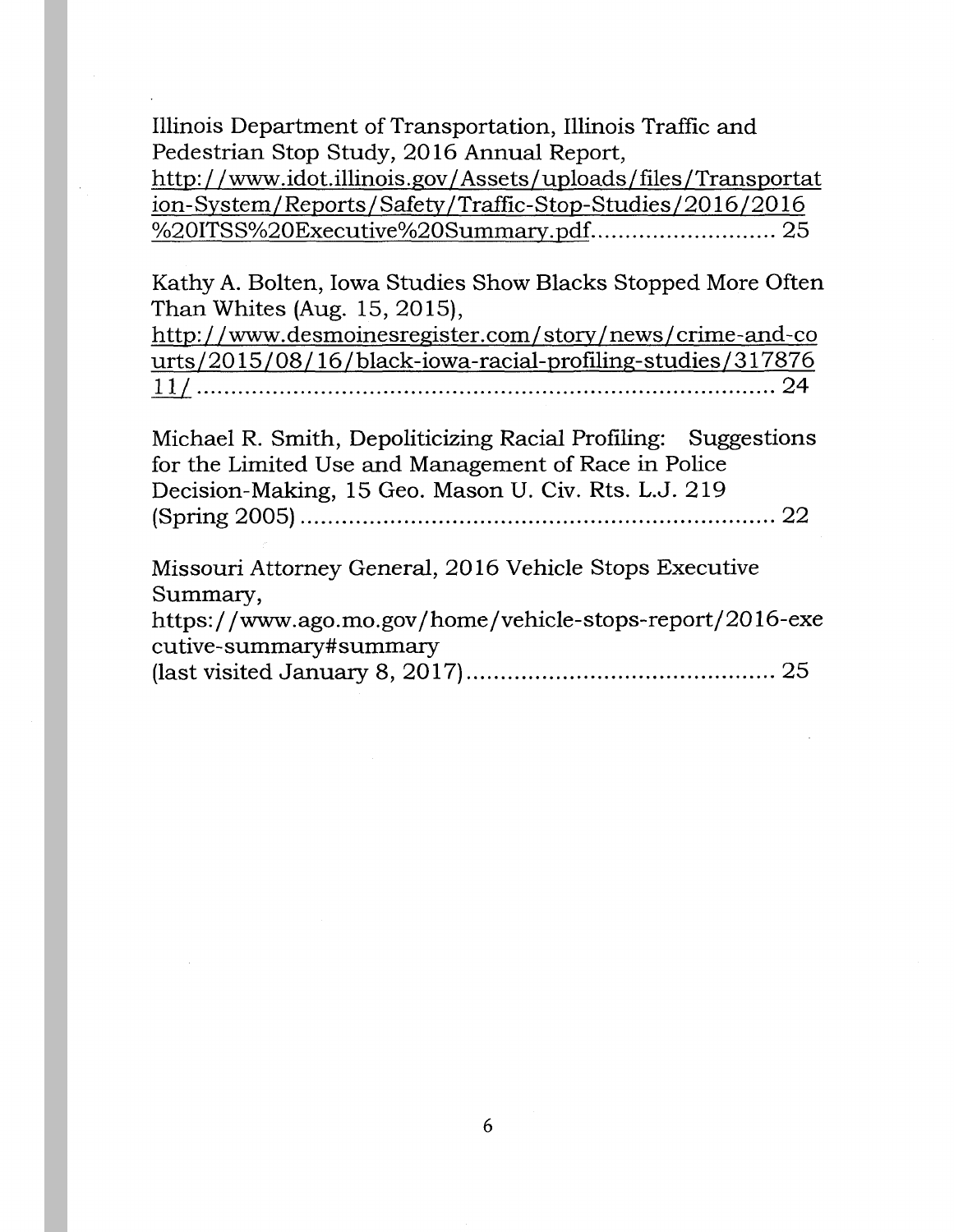#### **STATEMENT OF THE ISSUES PRESENTED FOR REVIEW**

# I. **TO THE EXTENT THE STATE CONTESTS ERROR PRESERVATION, SHOULD BROWN HAVE RAISED AN ALTERNATIVE CLAIM OF INEFFECTIVE ASSISTANCE OF COUNSEL?**

#### **Authorities**

State v. Heath, 929 A.2d 390, 403 (Del. Super. Ct. 2006) State v. Ochoa, 206 P.3d 143, 156 (N.M. Ct. App. 2008) State v. Tyler, 830 N.W.2d 288, 293 (Iowa 2013)

## II. **WHETHER THE IOWA SUPREME COURT SHOULD RECOGNIZE THAT PRETEXTUAL STOPS VIOLATE ARTICLE I SECTION 8 OF THE IOWA CONSTITUTION AND ADOPT THE BURDEN-SHIFTING TESTS USED BY OTHER STATES?**

#### **Authorities**

State v. Griffin, 691 N.W.2d 734, 736-37 (Iowa 2005)

State v. Harrison, 846 N.W.2d 362, 370-72 (Iowa 2014)

State v. Coleman, 890 N.W.2d 284, 287, 300 (Iowa 2017)

State v. Heath, 929 A.2d 390, 403 (Del. Super. Ct. 2006)

State v. Ochoa, 206 P.3d 143, 156 (N.M. Ct. App. 2008)

State v. Ladson, 979 P.2d 833 (Wash. 1999)

Turner v. State, 25 A.3d 774, 777 (Del. 2011)

State v. Cardenas-Alvarez, 25 P.3d 225, 231 (N.M. 2001)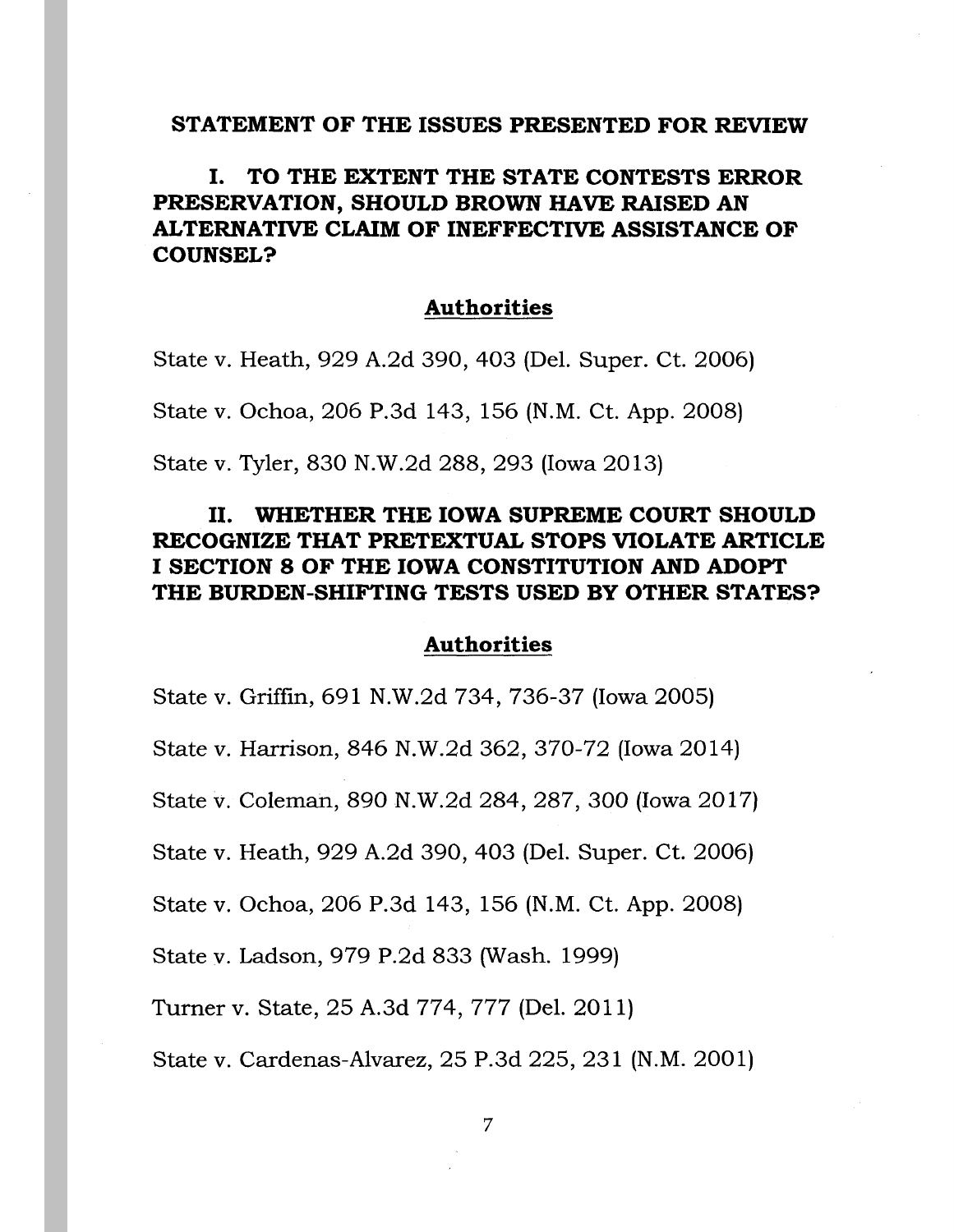Rodriguez v. United States, 575 U.S. \_\_\_, \_\_\_, 135 S.Ct. 1609, 1612-17 (2015)

In re Pardee, 872 N.W.2d 384, 391 (Iowa 2015)

State v. Storm, 898 N.W. 2d 140, 146-47 (Iowa 2017)

Iowa Const. art. I § 8

Delaware v. Prouse, 440 U.S. 648, 663, 99 S.Ct. 1391, 1401 (1979)

State v. Arreola, 290 P.3d 983, 990-91 (Wash. 2012)

United States v. Brignoni<sup>.</sup>Ponce, 422 U.S. 873, 884, 95 S.Ct. 2574,2582 (1975) I

State v. Godfrey, 898 N.W.2d 844 (Iowa 2017)

I

State v. Cline, 617 N.W.2d 277 (Iowa 2000)

State v. Turner, 630 N.W 2d 601, 606 n.2 (Iowa 2001)

Hartford-Carlisle Sav. Bank v. Shivers, 566 N.W.2d 877, 884 (Iowa 1997)

# **III. WHETHER THE TRAFFIC STOP FIGURES PROVIDED TO THE COURT HIGHLIGHT THE DISPROPORTIONAL IMPACT OF PRETEXTUAL STOPS ON PEOPLE OF COLOR?**

## **Authorities**

Michael R. Smith, Depoliticizing Racial Profiling: Suggestions for the Limited Use and Management of Race in Police Decision-Making, 15 Ged. Mason U. Civ. Rts. L.J. 219, 220 (Spring 2005)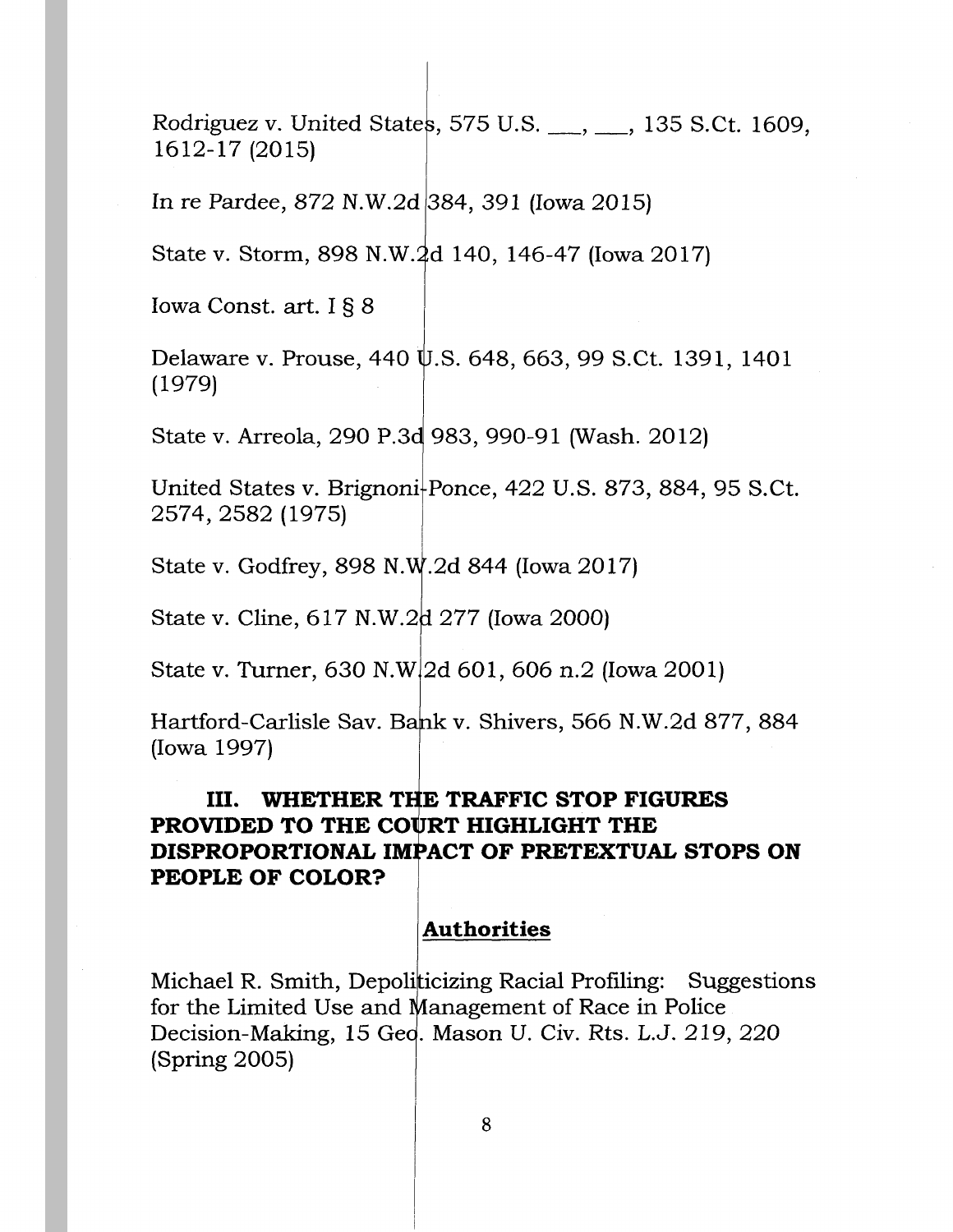David A. Harris, The Reality of Racial Disparity in Criminal Justice: The Significance of Data Collection, 66 SUM Law & Contemp. Probs. 71, 86-90 (Summer 2003)

Greg Ridgeway & John MacDonald, Methods for Assessing Racially Biased Policing, in Race, Ethnicity, and Policing: New and Essential Readings 180-204 (S. Rice & M. White, eds., 201 0)

State v. Soto, 734 A.2d 350, 360 (N.J. 1996)

Kathy A. Bolten, Iowa Studies Show Blacks Stopped More Often Than Whites (Aug. 15, 2015),

http: //www.desmoinesregister.com/ story/news/ crime-and-co urts/2015/08/16/black-iowa-racial-profiling-studies/317876  $11/$ 

Dr. Christopher Barnum, ICPD Traffic Stop Analysis, p. 50 http://www8.iowa-city.org/weblink/0/doc/1524344/Electron ic.aspx (last viewed July 10, 2017)

2016 Traffic Stops in Nebraska: A Report to the Governor and Legislature on Data Submitted by Law Enforcement, https://ncc.nebraska.gov/sites/ncc.nebraska.gov/files/doc/T raffic Stops in Nebraska COMPLETE FINAL O.pdf (March 2017)

Illinois Department of Transportation, Illinois Traffic and Pedestrian Stop Study, 2016 Annual Report, http://www.idot.illinois.gov/Assets/uploads/files/Transportat ion-System/Reports/Safety/Traffic-Stop-Studies/2016/2016 %20ITSS%20Executive%20Summary.pdf

Missouri Attorney General, 2016 Vehicle Stops Executive Summary,

https://www.ago.mo.gov/home/vehicle-stops-report/2016-exe cutive-summary#summary (last visited January 8, 20 17)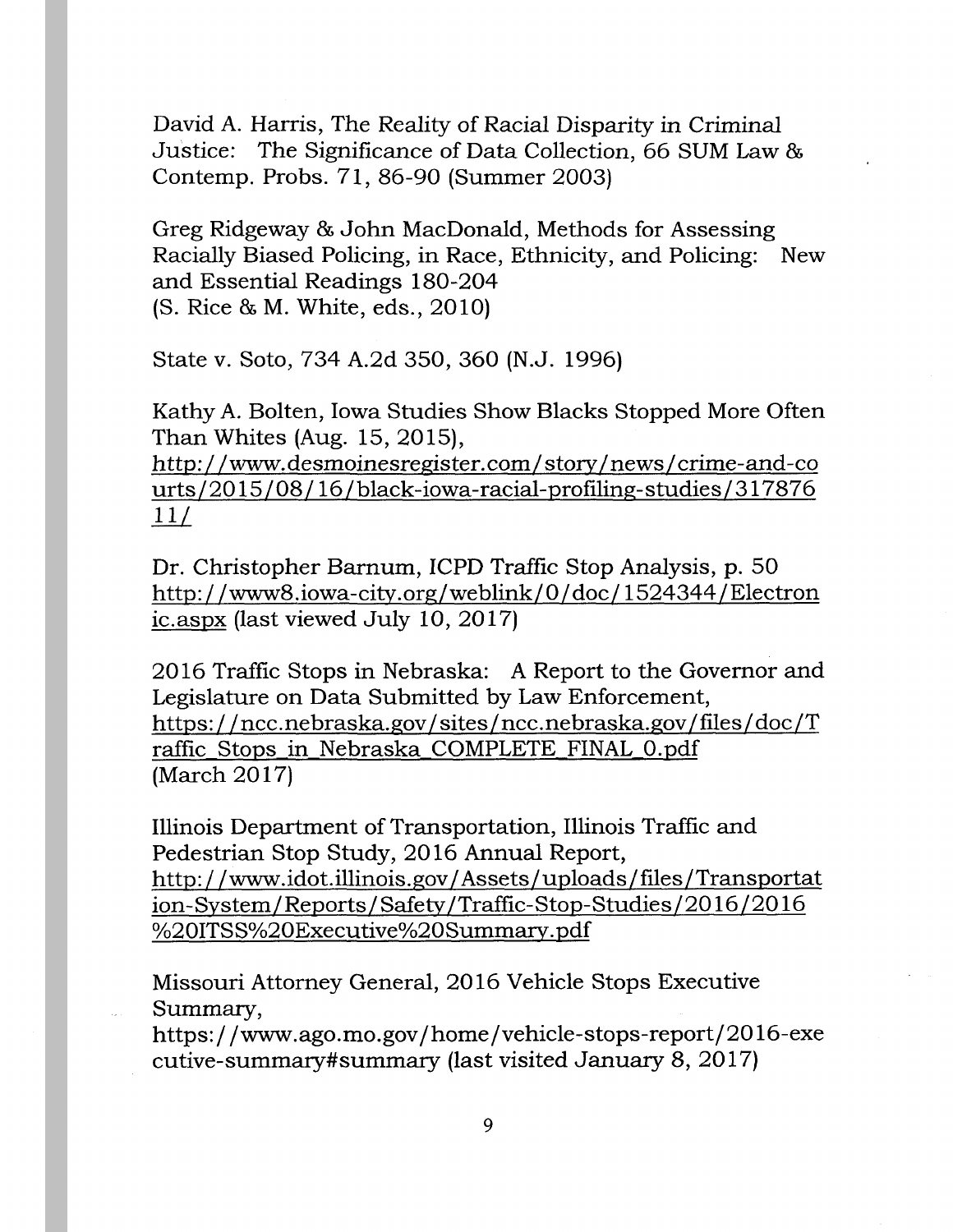#### **STATEMENT OF THE CASE**

COMES NOW Defendant-Appellant Scottize Brown, pursuant to Iowa R. App. P. 6.903(4), and hereby submits the following argument in reply to the State's brief filed on December 27, 2017.

While the defendant's brief adequately addresses the issues presented for review, a short reply is necessary to address certain arguments made by the State.

#### **ARGUMENT**

# I. **TO THE EXTENT THE STATE CONTESTS ERROR PRESERVATION, BROWN HAS RAISED AN ALTERNATIVE CLAIM OF INEFFECTIVE ASSISTANCE OF COUNSEL.**

The State does not dispute Brown has preserved error on her claim that the Iowa Constitution prohibits pretextual stops, but contends error was not preserved on any claim that there was no probable cause for the stop. State's Brief pp. 14, 43. Although trial counsel did not specifically address probable cause for the stop of Brown's vehicle based on the traffic infractions, this claim is nonetheless properly before this Court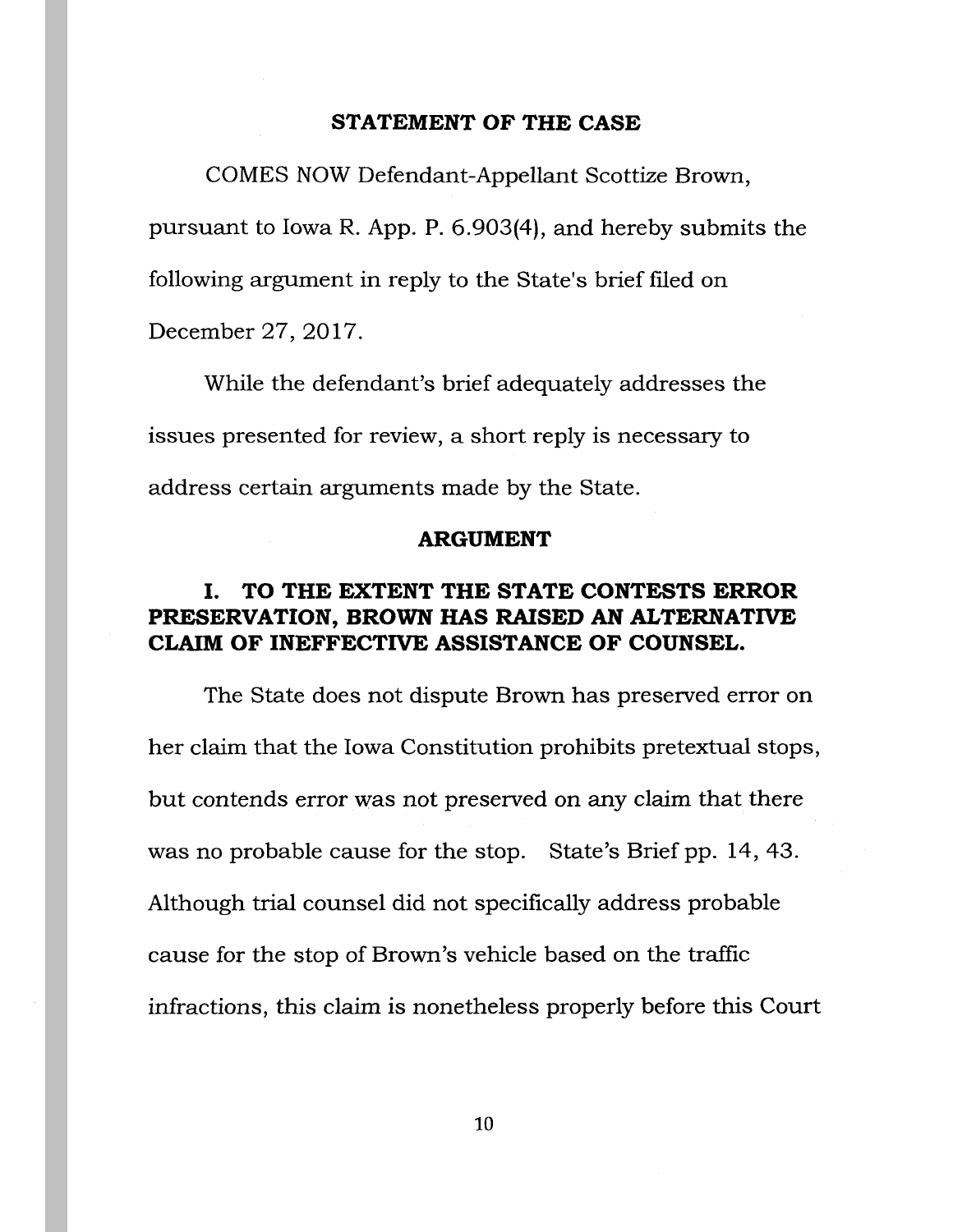based on her alternative claim of ineffective assistance of counsel. Def. 's Brief pp. 89-91.

During the suppression hearing, trial counsel referenced other states that had invalidated pretextual stops under their state constitutions. (Supp. Tr. p. 31 L.9-16). The first step·in the burden-shifting tests adopted in both Delaware and New Mexico is for the State to establish probable cause for the stop of the vehicle. State v. Heath, 929 A.2d 390, 403 (Del. Super. Ct. 2006); State v. Ochoa, 206 P.3d 143, 156 (N.M. Ct. App. 2008). If this Court is to address pretextual stops using a framework similar to that adopted in Heath and Ochoa, the Court must consider the stated probable cause for the stop.

Notably, it is the State's burden to establish probable cause for the stop. State v. Tyler, 830 N.W.2d 288, 293 (Iowa 20 13). The State did make such an argument at the suppression hearing, citing two violations of Chapter 321. (Supp. Tr. p. 26 L.12-p. 27 L.2). Trial counsel then moved to the second prong of the burden -shifting test and attacked the stated reasons for the stop by pointing to the unrelated purpose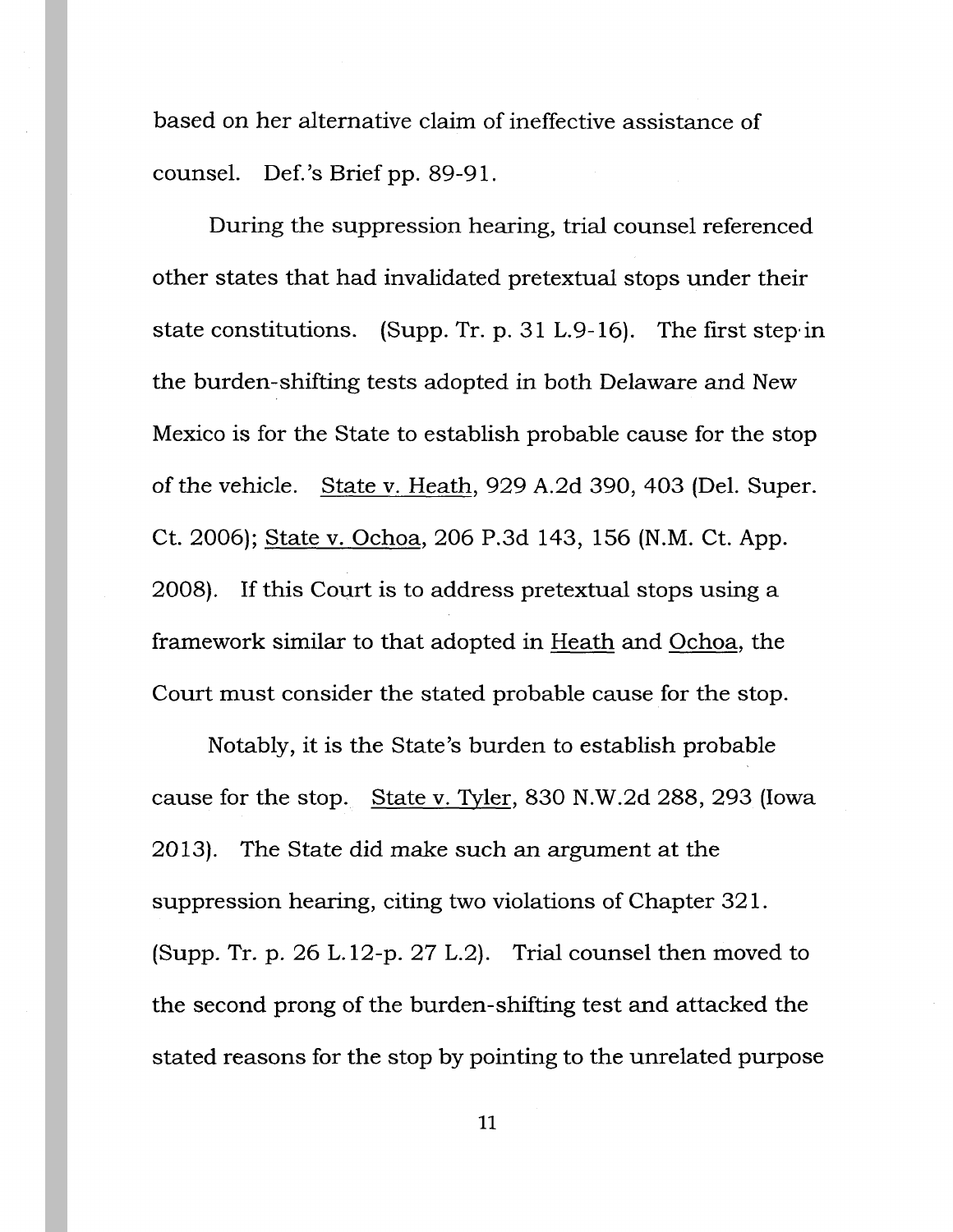that actually motivated the stop. State v. Heath, 929 A.2d at 403. (Supp. Tr. p. 30 L.S-p. 31 L.8).

To the extent trial counsel may not have independently challenged the probable cause for the stop based on the alleged traffic infractions, Brown asserts trial counsel rendered ineffective assistance. Trial counsel was obviously aware of the tests adopted in Heath and Ochoa, and should have been aware of the need to address probable cause in the first step. (Supp. Tr. p. 31 L.9-16). Any failure to properly address the probable cause analysis as part of the pretextual stop claim is encompassed in Brown's alternative claim of ineffective assistance of counsel and is appropriately before this Court for its consideration. Def. 's Brief p. 91.

## II. **THE IOWA SUPREME COURT SHOULD RECOGNIZE THAT PRETEXTUAL STOPS VIOLATE ARTICLE I SECTION 8 OF THE IOWA CONSTITUTION AND ADOPT THE BURDEN-SHIFTING TESTS USED BY OTHER STATES.**

The State concedes Waterloo Police Officer Justin Brandt made a pretextual stop of the vehicle Brown was driving. The State correctly acknowledges Brandt's admission that he would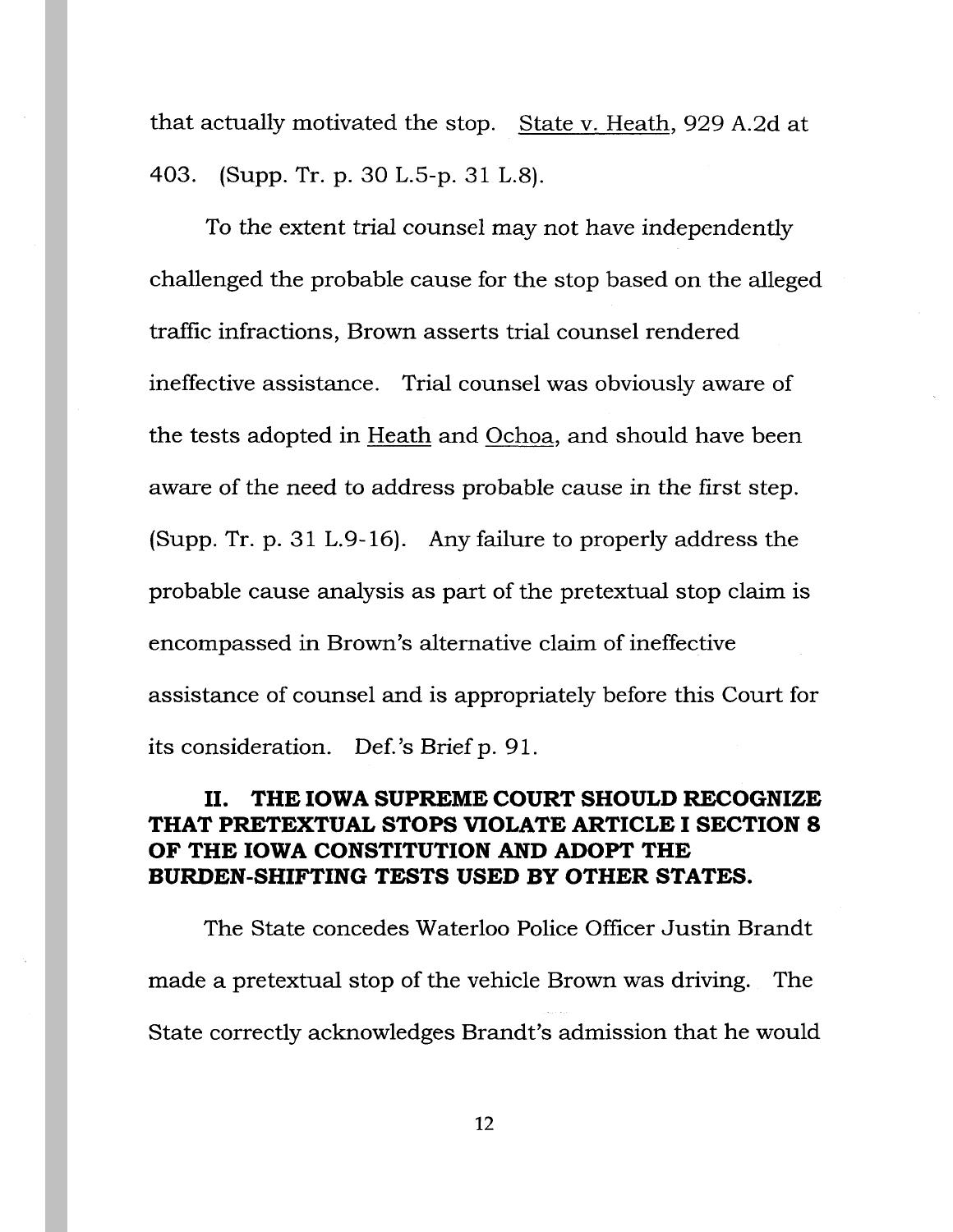not have stopped Brown's vehicle for any traffic infraction but for the fact he was curious about the owner's gang affiliation. State's Brief p. 11. The only question before this Court, then, is whether Brown is entitled to suppression of the evidence and fruit obtained from the pretextual stop under the Iowa Constitution.

First, the State suggests State v. Griffin is controlling stare decisis for claims of pretextual government action. State's Brief p. 22. State v. Griffin, 691 N.W.2d 734 (Iowa 2005). Griffin addressed the issue of pretextual arrests, not pretextual stops, and therefore is not directly controlling in this case. Id. at 736-37. Furthermore, Griffin was decided 13 years ago, and members of the Iowa Supreme Court have since expressed concerns about the validity of pretextual traffic stops. State v. Harrison, 846 N.W.2d 362, 370-72 (Iowa 2014)(Appel, J., dissenting); State v. Coleman, 890 N.W.2d 284, 287, 300 (Iowa 2017).

Second, the State's analysis regarding cases decided subsequent to Heath, Ochoa, and the Washington Supreme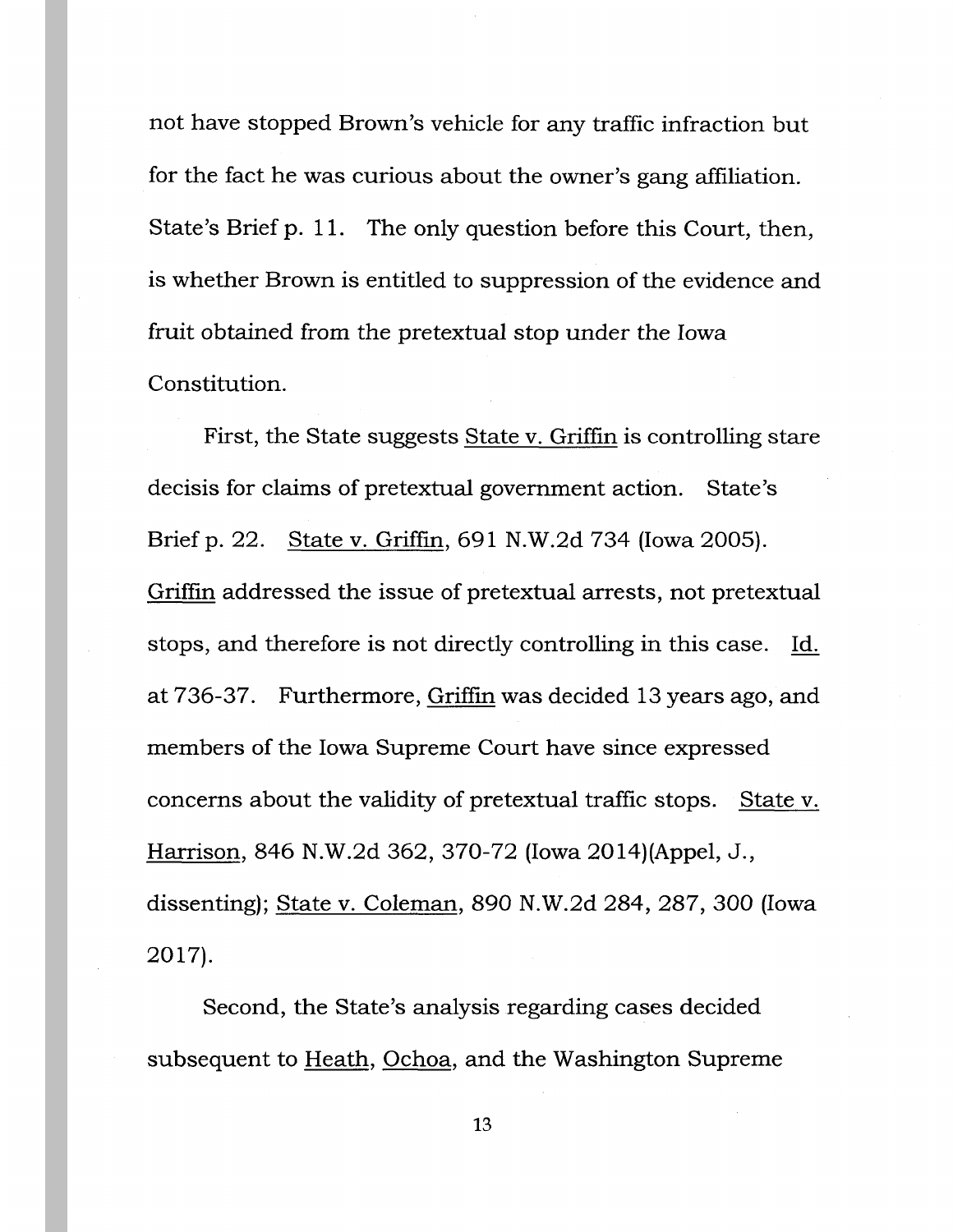Court cases of State v. Ladson, is incomplete. See State v. Heath, 929 A.2d 390 (Del. Super. Ct. 2006); State v. Ochoa, 206 P.3d 143 (N.M. Ct. App. 2008); State v. Ladson, 979 P.2d 833 (Wash. 1999). For instance, the State argued that "the Delaware Supreme Court in Turner v. State explicitly affirmed a trial court's denial of a motion to suppress that relied on Heath...." State's Brief p. 26-27 (quoting Turner v. State, 25 A.3d 774, 777 (Del. 2011). The Delaware Supreme Court did affirm the trial court's suppression ruling, but specifically held that Turner had failed to properly present a constitutional argument and therefore the court did not directly address the merits of the state constitutional claim. Turner v. State, 25 A.3d 774 at 777.

With respect to New Mexico, it is true that the New Mexico Supreme Court has afforded greater privacy rights to automobiles under its state constitution than what was originally available under the Fourth Amendment. State v. Cardenas-Alvarez, 25 P.3d 225, 231 (N.M. 2001). This difference is not due to the Court finding any flaw in the federal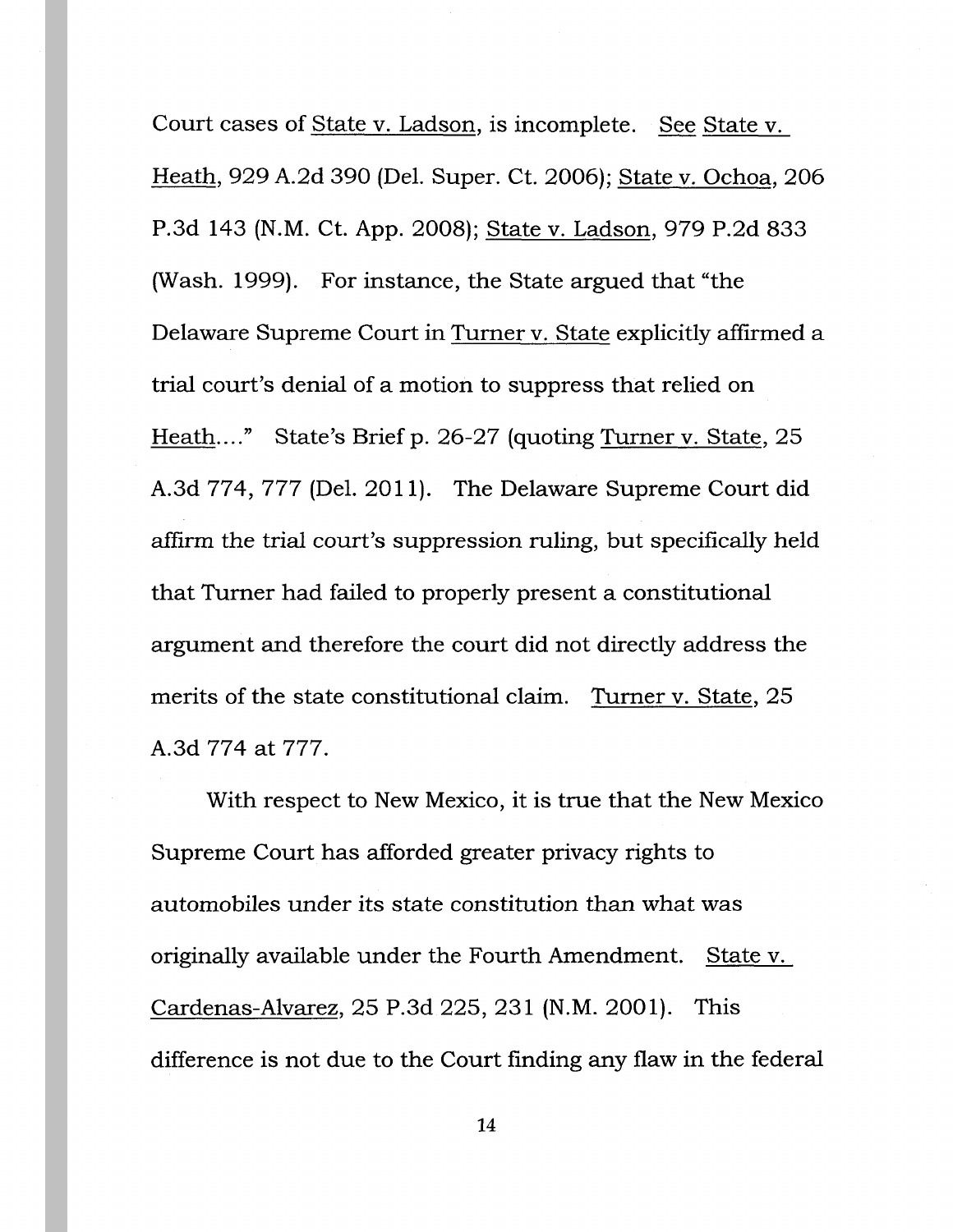analysis or any structural difference between the two constitutions, but because of distinctive state characteristics relating to border searches. Id. at 230-31. New Mexico rejected federal law that allowed prolonging a border checkpoint stop. Id. at 231. Of course, both federal and Iowa courts now recognize officers must have reasonable suspicion of criminal activity to prolong a traffic stop. Rodriguez v. United States, 575 U.S. <sub>\_\_\_</sub>, \_\_\_, 135 S.Ct. 1609, 1612-17 (2015); In re Pardee, 872 N.W.2d 384, 391 (Iowa 2015).

The State also mixes apples with orange when it uses vehicle search cases such as State v. Storm to counter arguments challenging pretextual stops. State's Brief p. 29, 38-40 (citing State v. Storm, 898 N.W.2d 140, 146-47 (Iowa 2017)). Although Article I Section 8 of the Iowa Constitution refers to both searches and seizures, the two are entirely different things. Iowa Const. art.  $I § 8$ . It is one thing to illegally stop or "seize" a vehicle; it is another thing to then "search" that vehicle once \_it has been seized. When an officer stops an automobile and detains its occupants, the actions of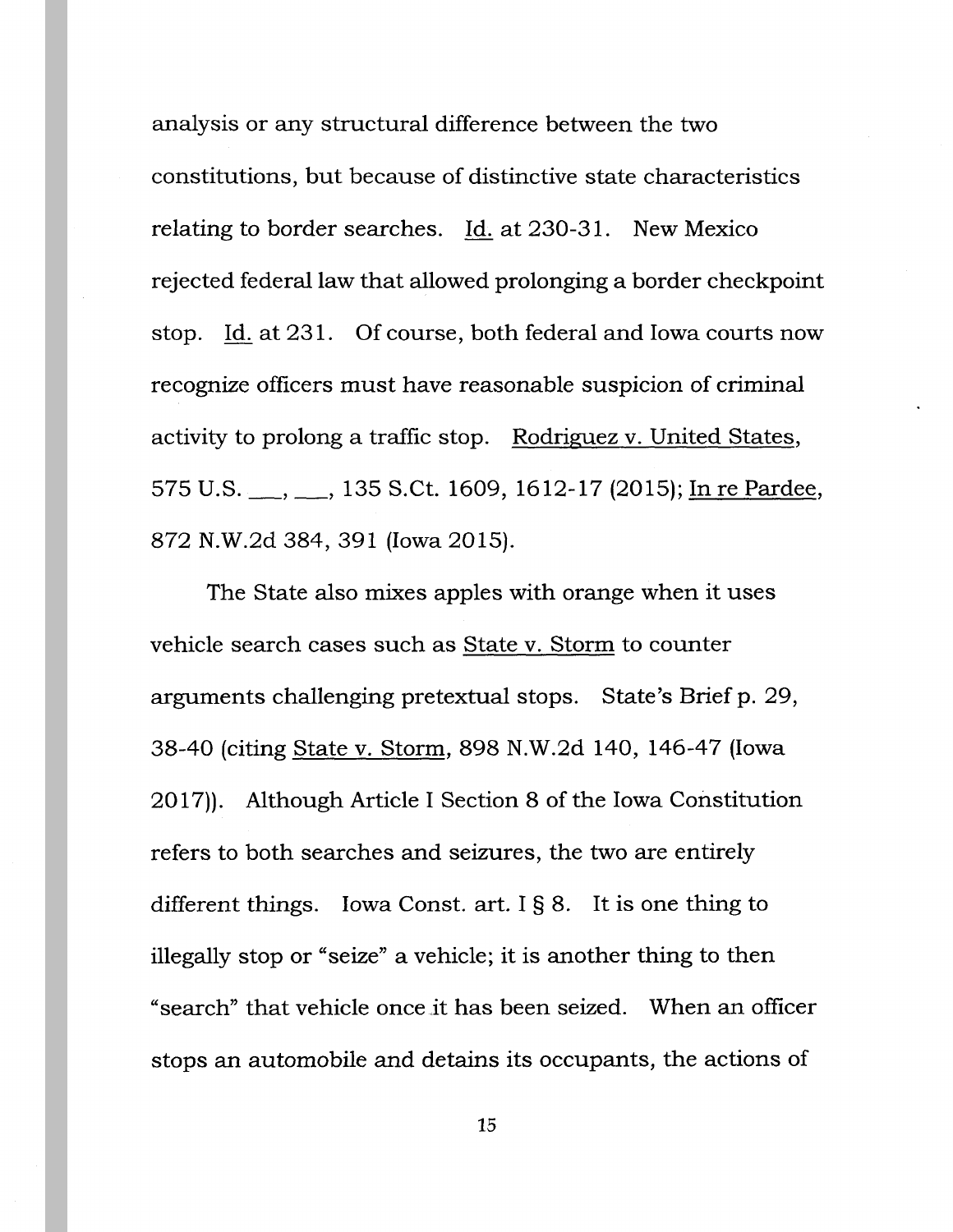the officer constitute a seizure. Delaware v. Prouse, 440 U.S. at 653, 99 S.Ct. at 1396. It is the unreasonable stop that is at issue in this case.

The State's citation to State v. Arreola, 290 P.3d 983 (Wash. 2012), is likewise unhelpful to its cause. State's Brief p. 30-32. Arreola addressed a mixed-motive stop, as opposed to a purely pretextual stop, but did not walk back its earlier ruling in Ladson. State v. Arreola, 290 P.3d 983, 990-91 (Wash. 2012). Further, the Arreola decision permitted mixed-motive stops only if the traffic infraction was "an actual, conscious, and independent cause of the traffic stop." Id. at 991. There is no such justification here, as even the State acknowledged "the police officer explained he would not have stopped the defendant for non-functioning license plate lamps, veering over a center line, and accelerating through a yellow light if he had not checked the owner's name in the computer." State's Brief p. 11. The actual and conscious cause of the stop was Brandt's curiosity about the owner's gang affiliationnothing more.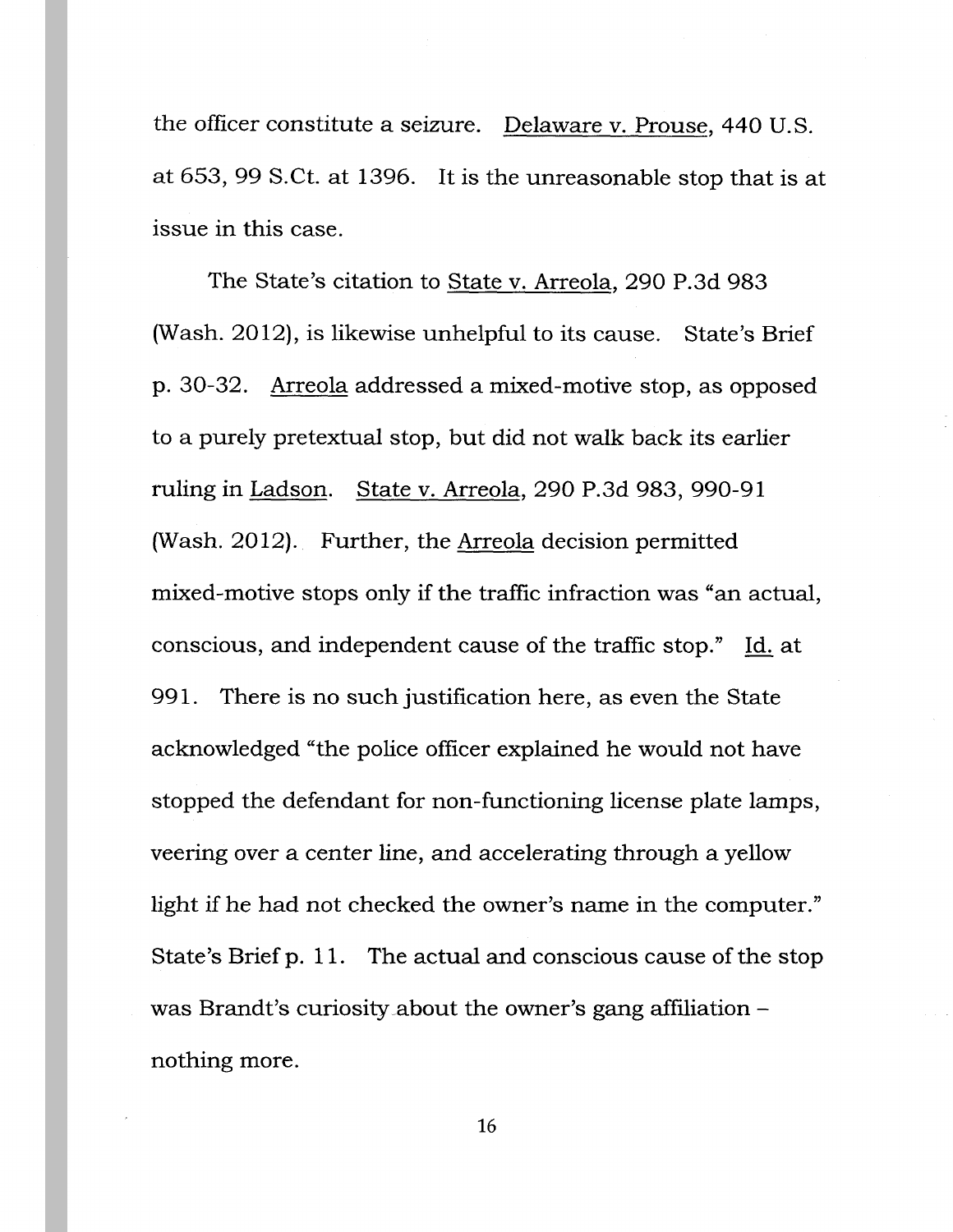The State's arguments that Brown's proposed burden-shifting test is unworkable are also unavailing. First, there is no need to define which subjective factors are permissible and which are not. A stop is either independently and legitimately based on probable cause or reasonable suspicion to believe a traffic infraction or other criminal activity has occurred or it is not. Delaware v. Prouse, 440 U.S. 648, 663, 99 S.Ct. 1391, 1401 (1979); United States v. Brignoni-Ponce, 422 U.S. 873, 884, 95 S.Ct. 2574, 2582 (1975). Any other controlling motivation for the stop is an unconstitutional one.

The State argues that Brandt's stop of Brown's vehicle was not based on her race but upon the owner's gang affiliation. State's Brief pp. 33-34. Brown does not contend Brandt knew the driver was a black woman, but the State's argument is a red herring. Brandt did not stop and had no plans to stop the vehicle for the supposed traffic infractions. He admittedly stopped the vehicle solely out of curiosity regarding the owners' gang affiliation. (Ex. A 41:25). It does not matter whether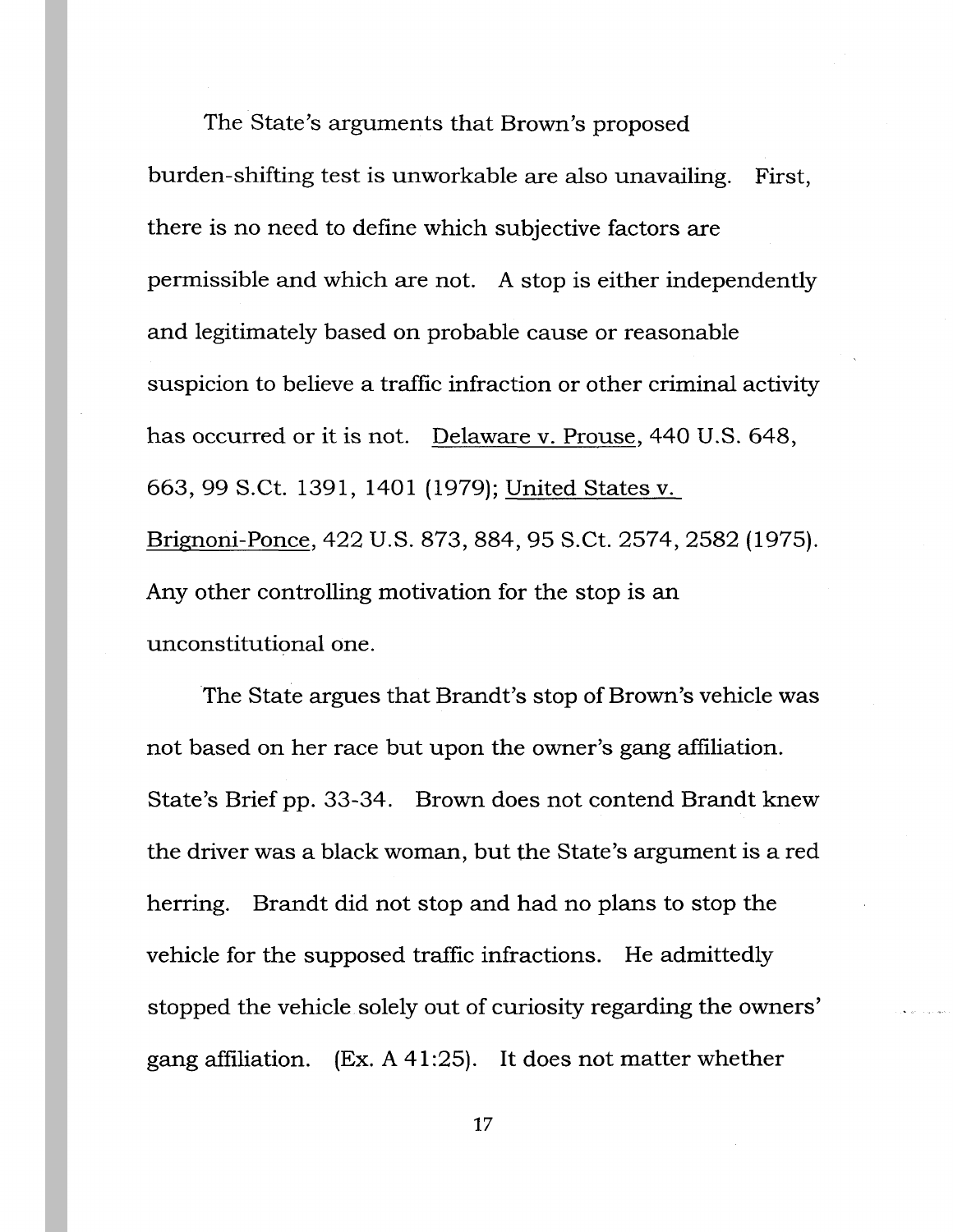Brandt's subjective purpose was based on race or on mere curiosity- either way the stop was an impermissible seizure.

The briefs in this case talk about race not because race is the only subjective basis on which officers stop motorists, but because pretextual stops have a disproportionate impact on people of color as addressed in Brown's brief and the amicus brief filed by the American Civil Liberties Union [ACLU] of Iowa. But any stop of a motorist based on subjective reasons that do not amount to probable cause or reasonable suspicion for the seizure must be treated with the rigorous review the Iowa Constitution demands.

Brown is not suggesting that officers have to explain why they did not pull over every speeding car they encountered. State's Brief p. 35. What officers should be expected to do, however, is to explain the true reasons they pulled over the cars they did stop and provide a constitutionally permissible basis for doing so. Brandt provided his reasons in this matter, and those reasons are not sufficient to justify the warrantless seizure of Brown's vehicle.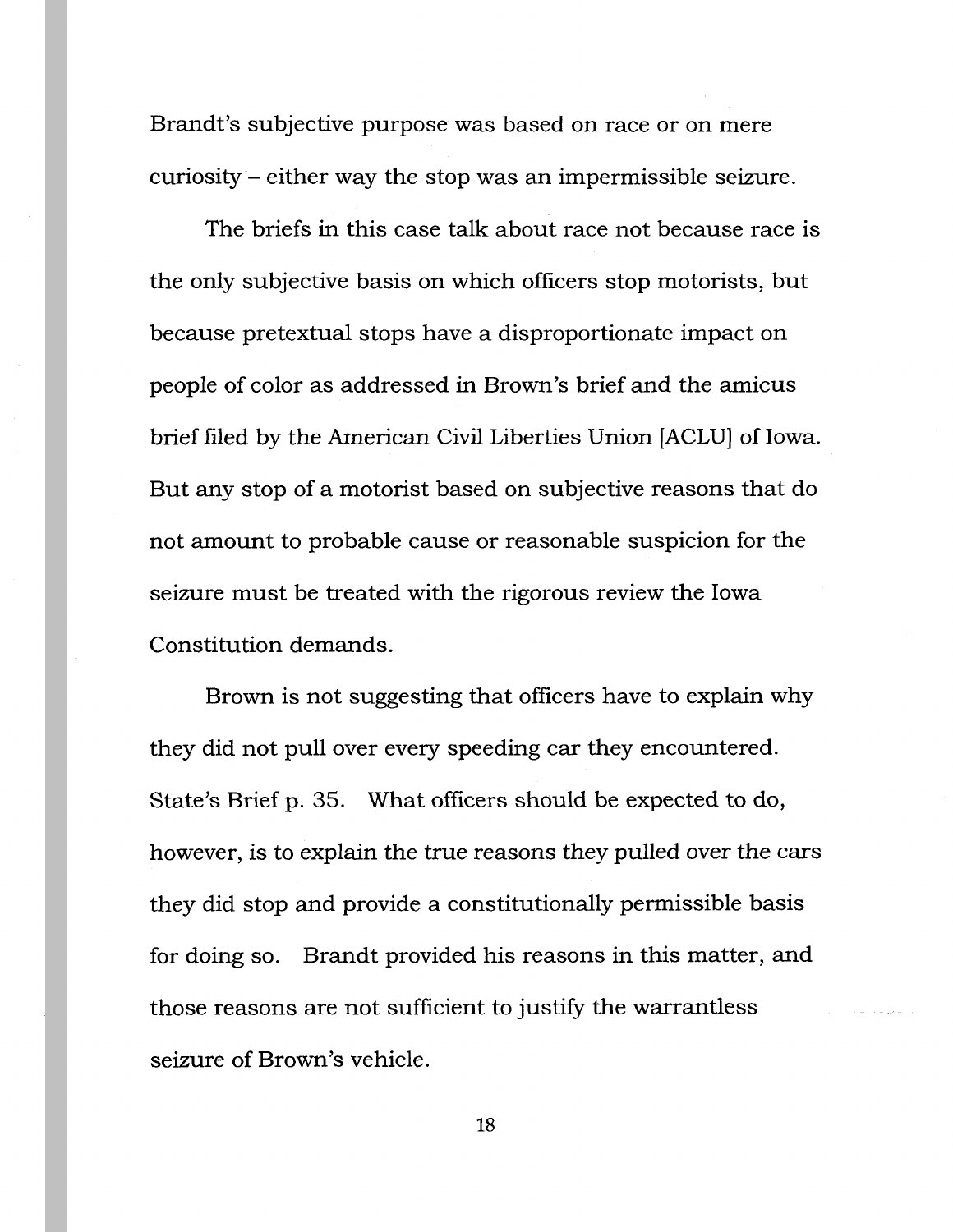Finally, Brown suggests that the concern expressed by amicus Iowa County Attorneys Association [ICAA] about subjecting officers to personal liability pursuant to State v. Godfrey, 898 N.W.2d 844 (Iowa 2017), is overblown. First and foremost, Brown is not seeking monetary or punitive damages under Iowa search and seizure clause, but simply seeking enforcement of the clause through its traditional remedy of exclusion. See generally State v. Cline, 617 N.W.2d 277 (Iowa 2000)(discussing history of exclusionary rule), abrogated on other grounds by State v. Turner, 630 N.W.2d 601, 606 n.2 (Iowa 2001)(clarifying scope of review).

Second, ICAA is asking this Court to essentially offer an advisory opinion on a factual scenario not presented by this case. See Hartford-Carlisle Sav. Bank v. Shivers, 566 N.W.2d 877, 884 (Iowa 1997)(court has neither authority nor duty to render advisory opinions). ICAA's primary concern appears to be with motorists who are stopped and not criminally charged. That is not the situation before this Court. Furthermore, absent a criminal court's finding that the State violated Article I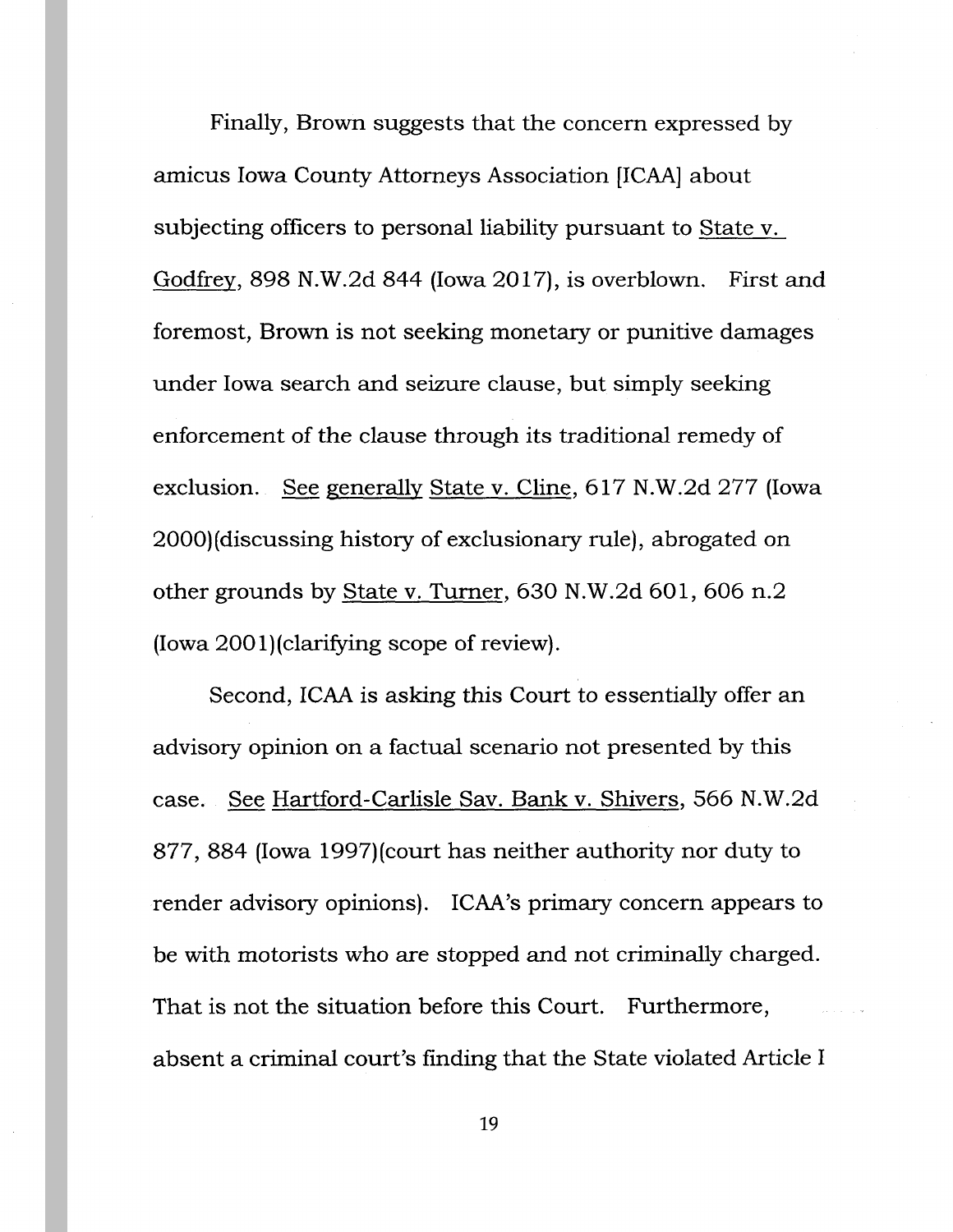section 8 of the Iowa Constitution, the risk of litigation the ICAA fears already exists. In theory, any driver can currently sue an officer for violating his or her rights. The officer would have the opportunity to defend the claim and establish the stop was truly based upon probable cause to believe the driver committed a traffic infraction or was engaged in other criminal activity and not simply the officer's curiosity or hunch.

On a related note, the State argues Brown has adequate recourse in a selective enforcement claim under the Equal Protection Clause. State's Brief p. 37. While Brown questions whether an equal protection claim is truly viable for the reasons addressed in her brief, it is worth noting that Godfrey involved an equal protection claim. State v. Godfrey, 898 N.W.2d 844 (Iowa 2017). ICAA focuses on the three justices who determined the Iowa Civil Rights Acts [ICRA] did not provide an adequate legislative remedy for a violation of equal protection principles, while a majority, in fact, found it did. See generally id. To the extent ICAA fears a claim based on a racially-biased traffic stop may end up resulting in monetary damages, this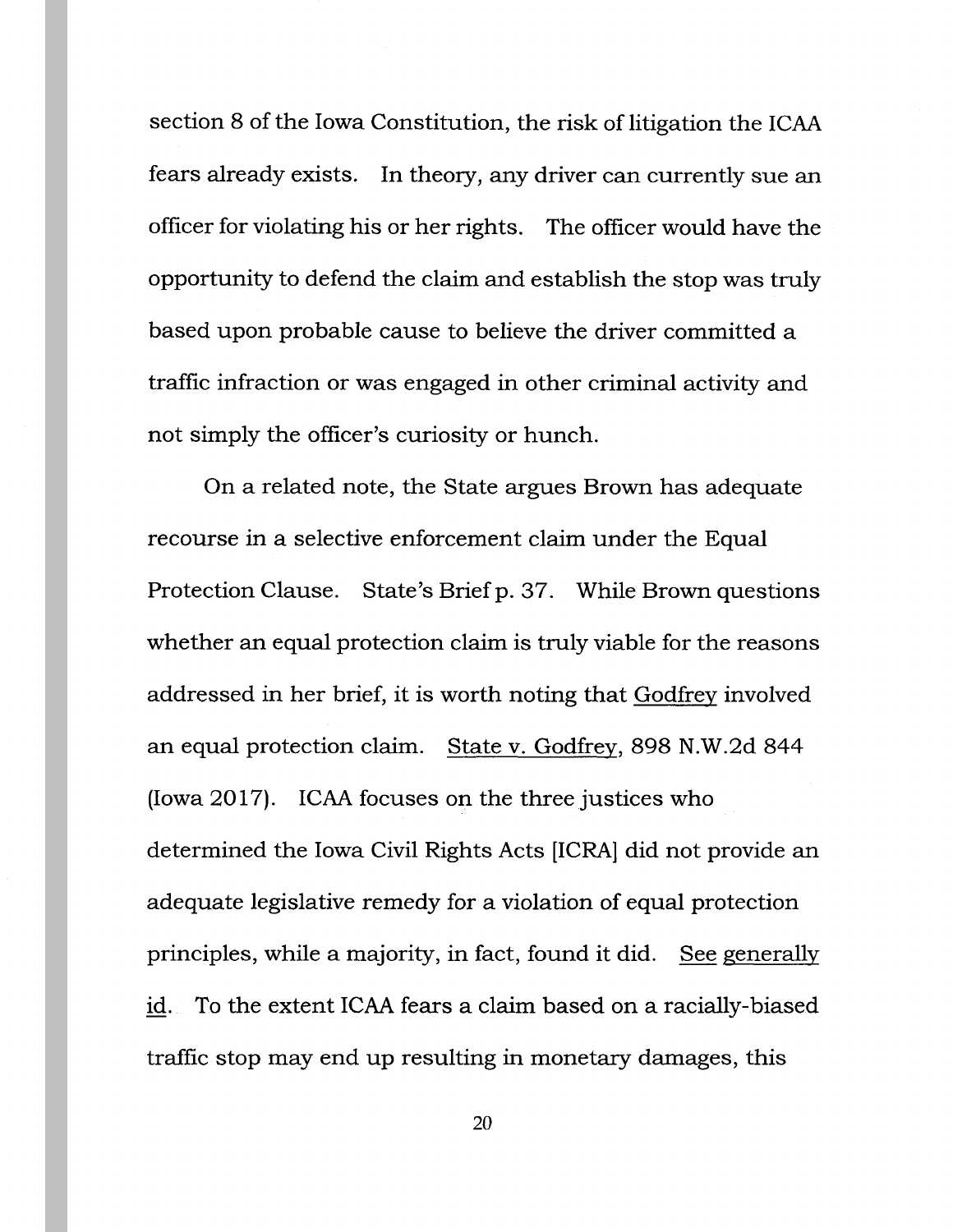appears to already be the case if one assumes an equal protection challenge is viable. Lastly, even the justices who held the ICRA was not an adequate remedy for constitutional violations did not address the issue of qualified immunity, finding the issue was not before the Court. Id. at 879.

The motion to suppress should have been granted and Brown's conviction should be dismissed.

## III. **THE TRAFFIC STOP FIGURES PROVIDED TO THE COURT HIGHLIGHT THE DISPROPORTIONAL IMPACT OF PRETEXTUAL STOPS ON PEOPLE OF COLOR.**

The briefs for the State and ICAA spend considerable time dissecting the studies and statistics cited by the ACLU of Iowa. Notably, neither brief disagrees or disavows the studies and statistics cited in Brown's brief. Def. 's Brief pp. 39-44, 72-75.

The amicus brief filed by the ACLU of Iowa used numbers that were readily available. Unlike other states, Iowa does not have a statute mandating that law enforcement agencies keep data on the race, ethnicity, or other identifying information of persons subjected to traffic stops, the reasons for the stops, whether the stop resulted in a search, or whether a citation was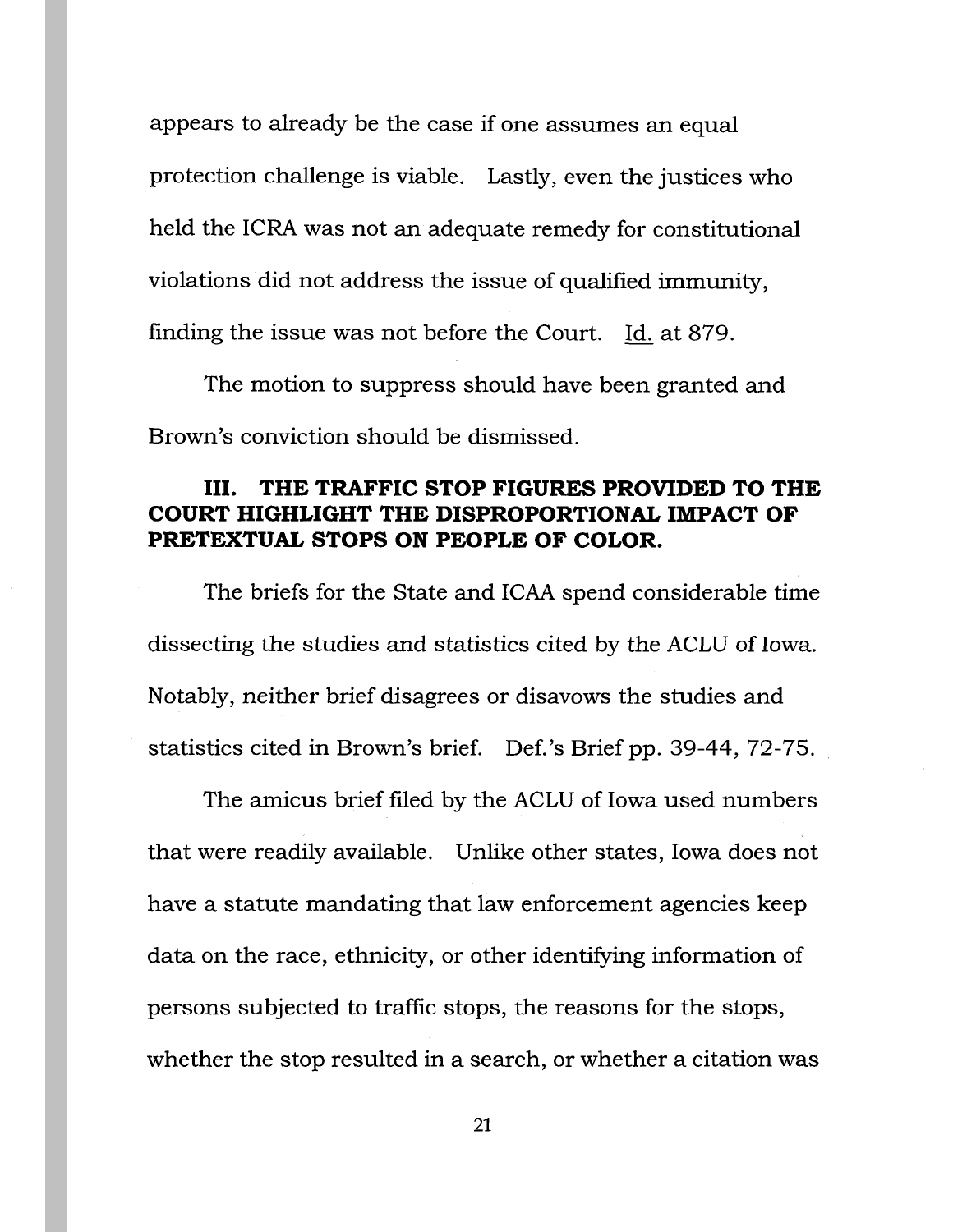issued or an arrest conducted. See Michael R. Smith, Depoliticizing Racial Profiling: Suggestions for the Limited Use and Management of Race in Police Decision-Making, 15 Geo. Mason U. Civ. Rts. L.J. 219, 220 (Spring 2005)(noting at time of publication that at least 17 states passed law requiring law enforcement agencies to keep such data). Therefore, the ACLU of Iowa used the raw numbers provided to it by the selected law enforcement agencies.

The ACLU of Iowa's brief compares the proportion of traffic stops of people of color to the proportion of those groups in the county's population according to the most recent census. It is accurate to say that using census data as an external benchmark is not ideal, though it is not useless. See David A. Harris, The Reality of Racial Disparity in Criminal Justice: The Significance of Data Collection, 66 SUM Law & Contemp. Probs. 71, 86-90 (Summer 2003)(discussing use of census data as an external benchmark). Unfortunately, all attempts to measure ..... racial bias in traffic stops appear to have some methodological weakness. See generally, Greg Ridgeway & John MacDonald,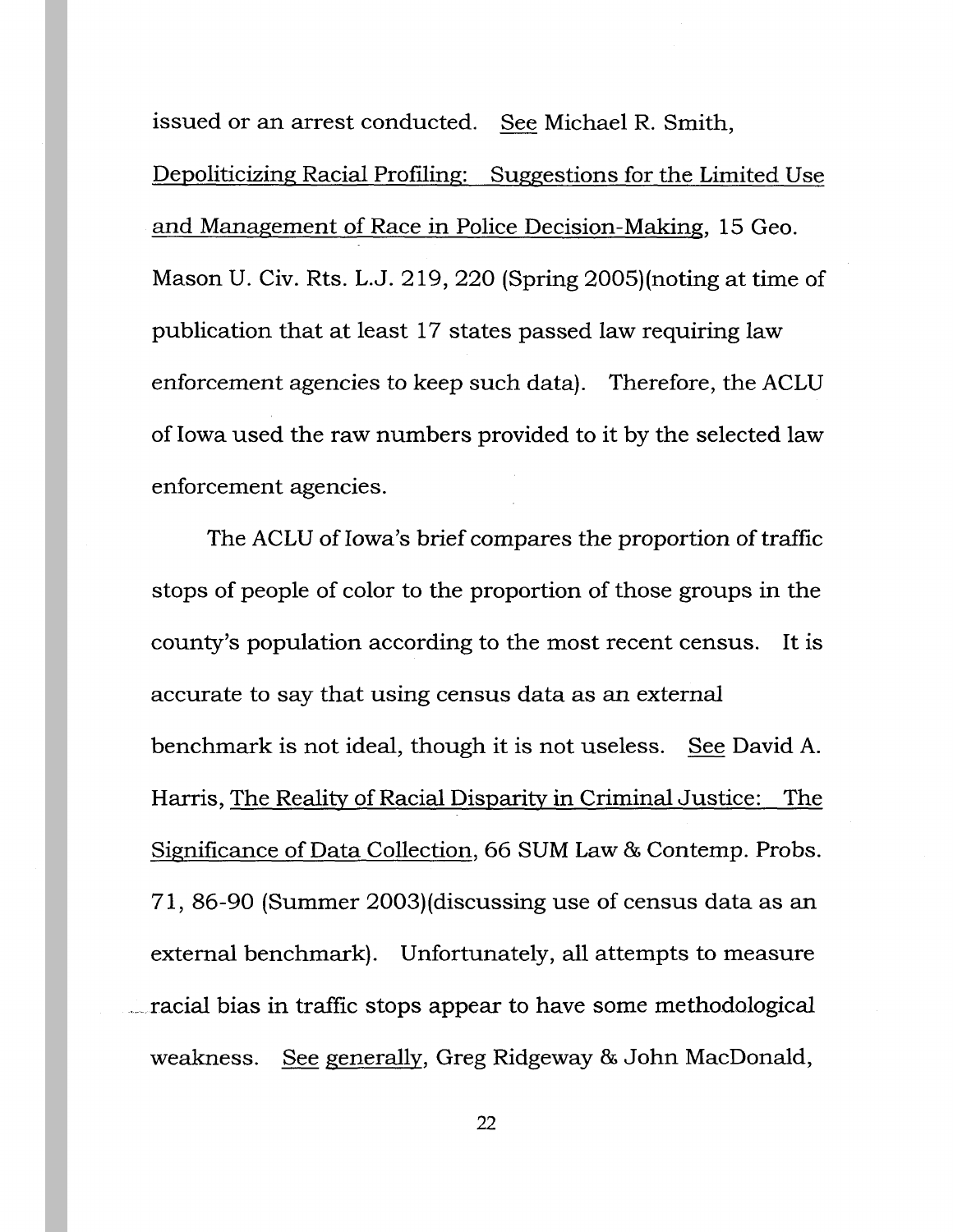Methods for Assessing Racially Biased Policing, in Race,

Ethnicity, and Policing: New and Essential Readings 180-204 (S. Rice & M. White, eds., 2010). One of the more promising external benchmarks would be an observational study in which both the race and violator status of drivers in the geographical area of interest are recorded. David A. Harris, The Reality of Racial Disparity in Criminal Justice: The Significance of Data Collection, 66 SUM Law & Contemp. Probs. 71, 84-86 (Summer 2003). See, e.g., State v. Soto, 734 A.2d 350, 360 (N.J. 1996) ("Statistics may be used to make out a case of targeting minorities for prosecution of traffic offenses provided the comparison is between the racial composition of the motorist population violating the traffic laws and the racial composition of those arrested for traffic infractions on the relevant roadway patrolled by the police agency."). Unfortunately, Brown is unaware of any such studies that have been conducted in Iowa.

Whatever weaknesses the ACLU of Iowa's analysis may have in using census data, it is nonetheless telling that the disparities it found are similar to racial disparities found in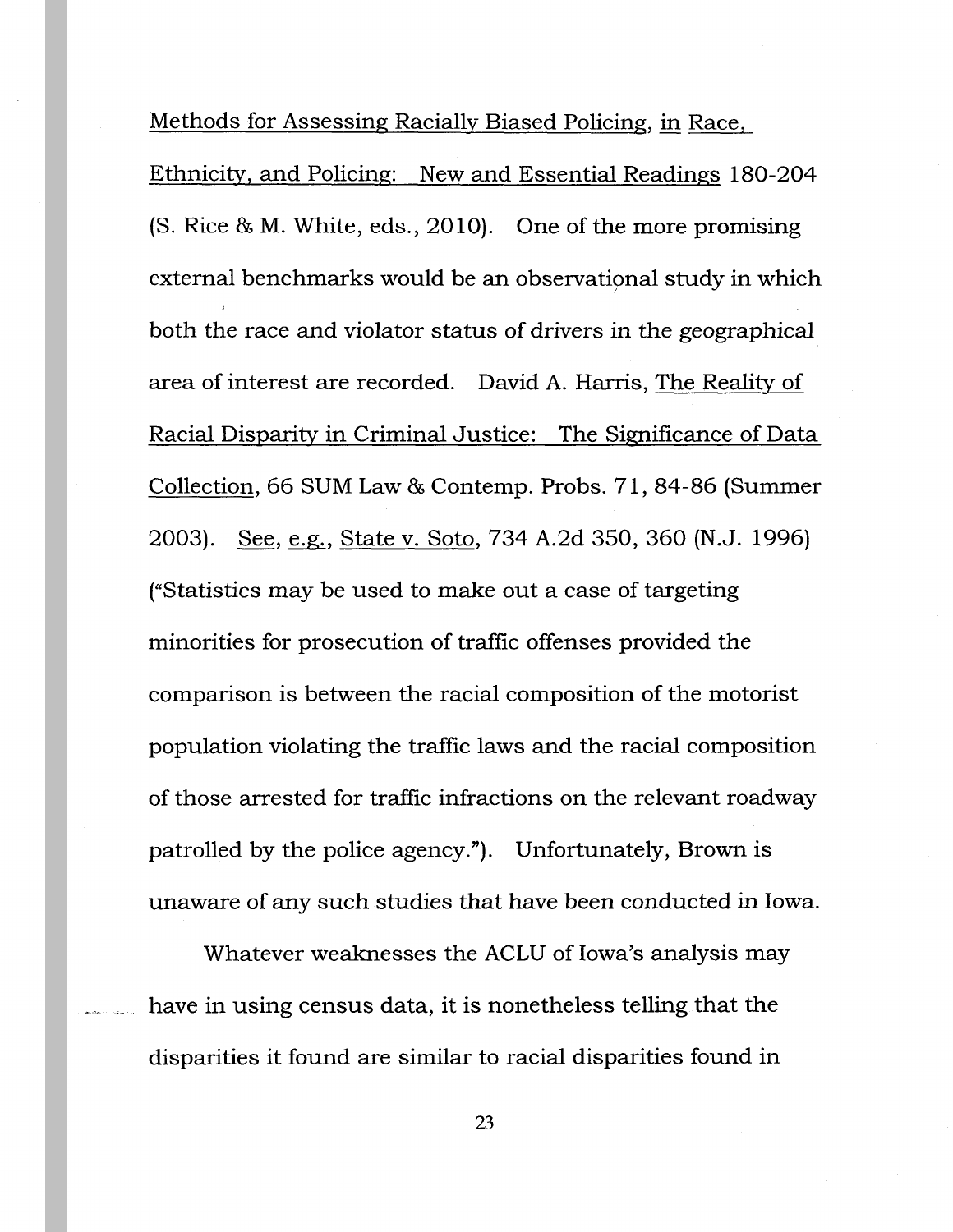other studies conducted in the Midwest. The Iowa City study by Christopher Barnum touted by ICAA found people of color accounted for 10 percent of drivers in the city but 19 percent of traffic stops. Kathy A. Bolten, Iowa Studies Show Blacks Stopped More Often Than Whites (Aug. 15, 2015),

http://www.desmoinesregister.com/story/news/crime-and-co urts/20 15/08/ 16/black-iowa-racial-profiling-studies/ 317876

11 /. Officers were about twice as likely to arrest a minority

driver than a white driver during a stop. Dr. Christopher

Barnum, ICPD Traffic Stop Analysis, p. 50

http://www8.iowa-city.org/weblink/0/doc/1524344/Electron ic.aspx (last viewed July 10, 2017).<sup>1</sup> Officers were also about twice as likely to ask a minority driver for permission to search his or her vehicle, even though hit rates resulting from the

<sup>&</sup>lt;sup>1.</sup> It is worth mentioning that, for some unknown reason, whites and Asians were placed into the same category while all other minorities were grouped together. Dr. Christopher Barnum, ICPD Traffic Stop Analysis, p. 13

http://www8.iowa-city.org/weblink/0/doc/1524344/Electron ic.aspx (last viewed July 10, 2017); Summary of Results of ICPD Traffic Study 2015,

https://www8.iowa-city.org/weblink/0/doc/1524345/Electro nic.aspx (last viewed July 10, 2017).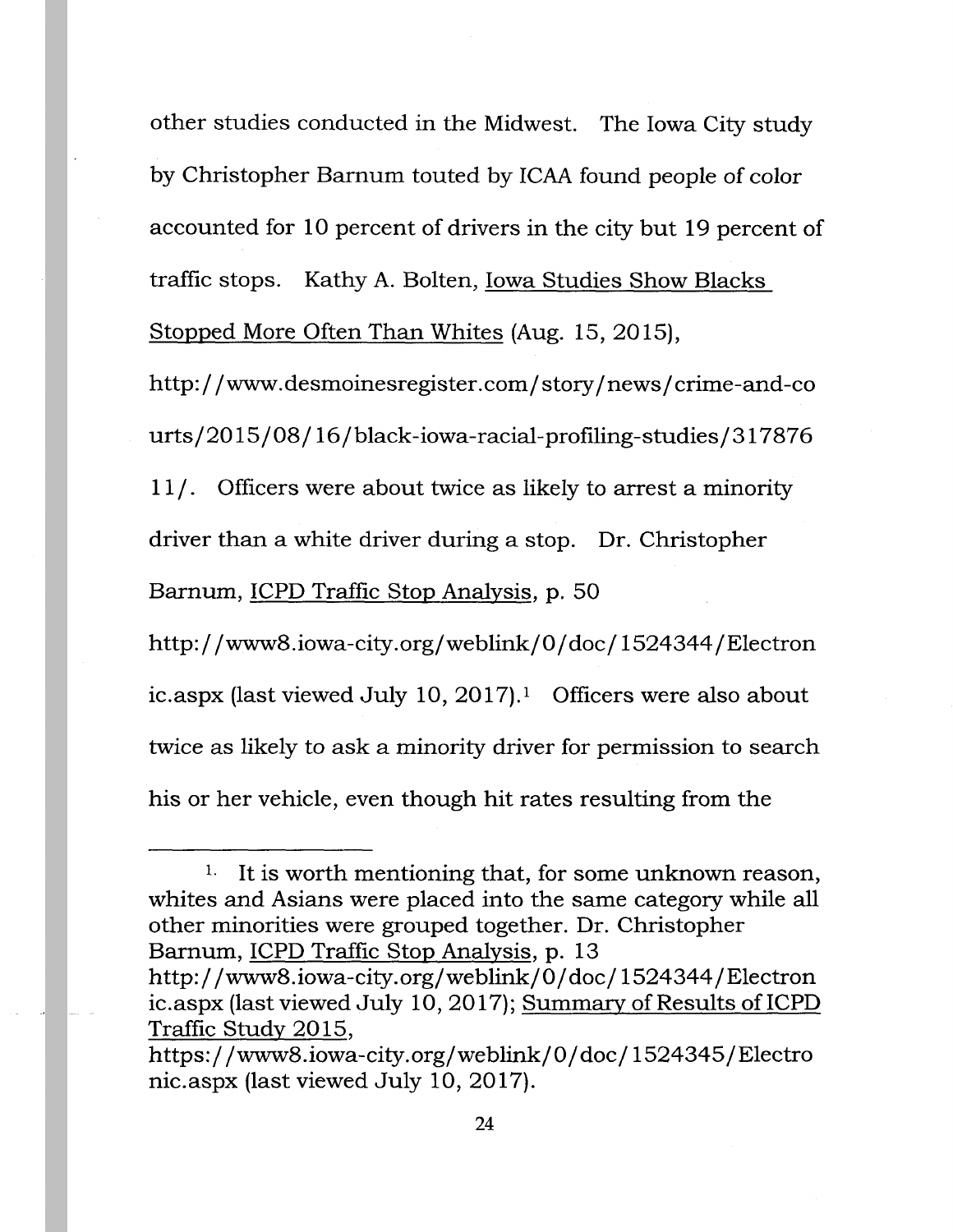searches were about the same for minority and non-minority drivers. Id. These are comparable to numbers found in studies conducted in Missouri and Nebraska, and to numbers found in a large-scale study conducted by Stanford University. 2016 Traffic Stops in Nebraska: A Report to the Governor and Legislature on Data Submitted by Law Enforcement,

https://ncc.nebraska.gov/sites/ncc.nebraska.gov/files/doc/T raffic\_Stops\_in\_Nebraska\_COMPLETE\_FINAL\_O.pdf (March 2017); Illinois Department of Transportation, Illinois Traffic and Pedestrian Stop Study, 2016 Annual Report,

http://www.idot.illinois.gov/Assets/uploads/files/Transportat ion-System/Reports/Safety/Traffic-Stop-Studies/2016/2016 %20ITSS%20Executive%20Summary.pdf; Missouri Attorney General, 20 16 Vehicle Stops Executive Summary, https://www.ago.mo.gov/home/vehicle-stops-report/2016-exe cutive-summary#summary (last visited January 8, 20 17).

There is another way to approach the issue of racial bias in traffic stops that negates the concerns regarding appropriate external benchmarks. Instead of using the county population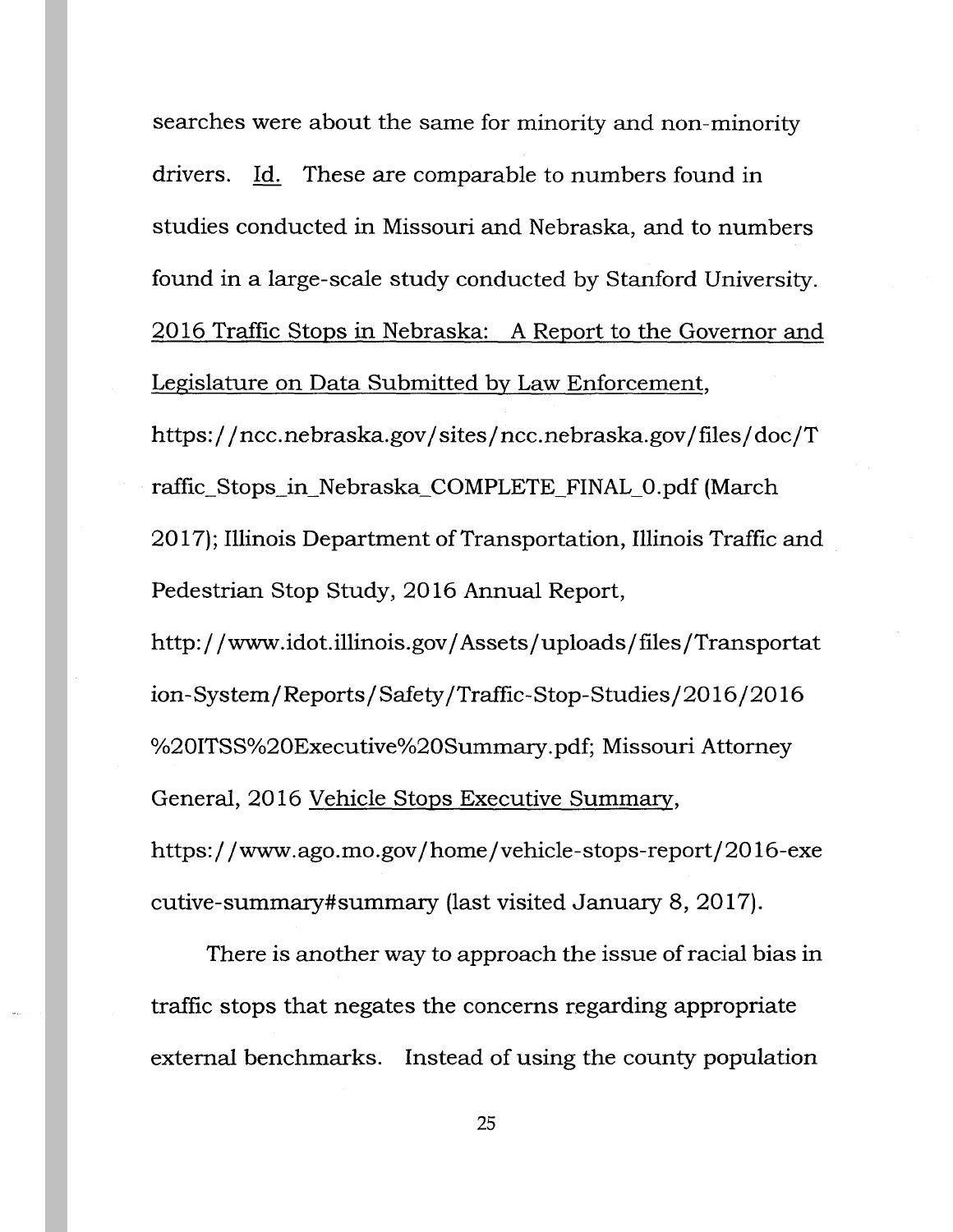as the denominator, one can instead use the traffic stop data themselves as the denominator and look for racial disparities in consent searches and hit rates as indicators of underlying racial bias. David A. Harris, The Reality of Racial Disparity in Criminal Justice: The Significance of Data Collection, 66 SUM Law & Contemp. Probs. 71, 91-92 (Summer 2003). The theory underlying this approach assumes an officer would not ask for consent to search a vehicle if he or she had probable cause or another legal basis to conduct a search. Id.

The Iowa City study is telling in this regard. Officers were twice as likely to ask a minority driver for permission to search his or her vehicle, even though hit rates resulting from the searches were about the same for minority and non-minority drivers. Dr. Christopher Barnum, ICPD Traffic Stop Analysis, p. 50,

http://www8.iowa-city.org/weblink/0/doc/1524344/Electron ic.aspx (last viewed July 10, 2017). The data the ACLU obtained from the Waterloo Police Department also indicated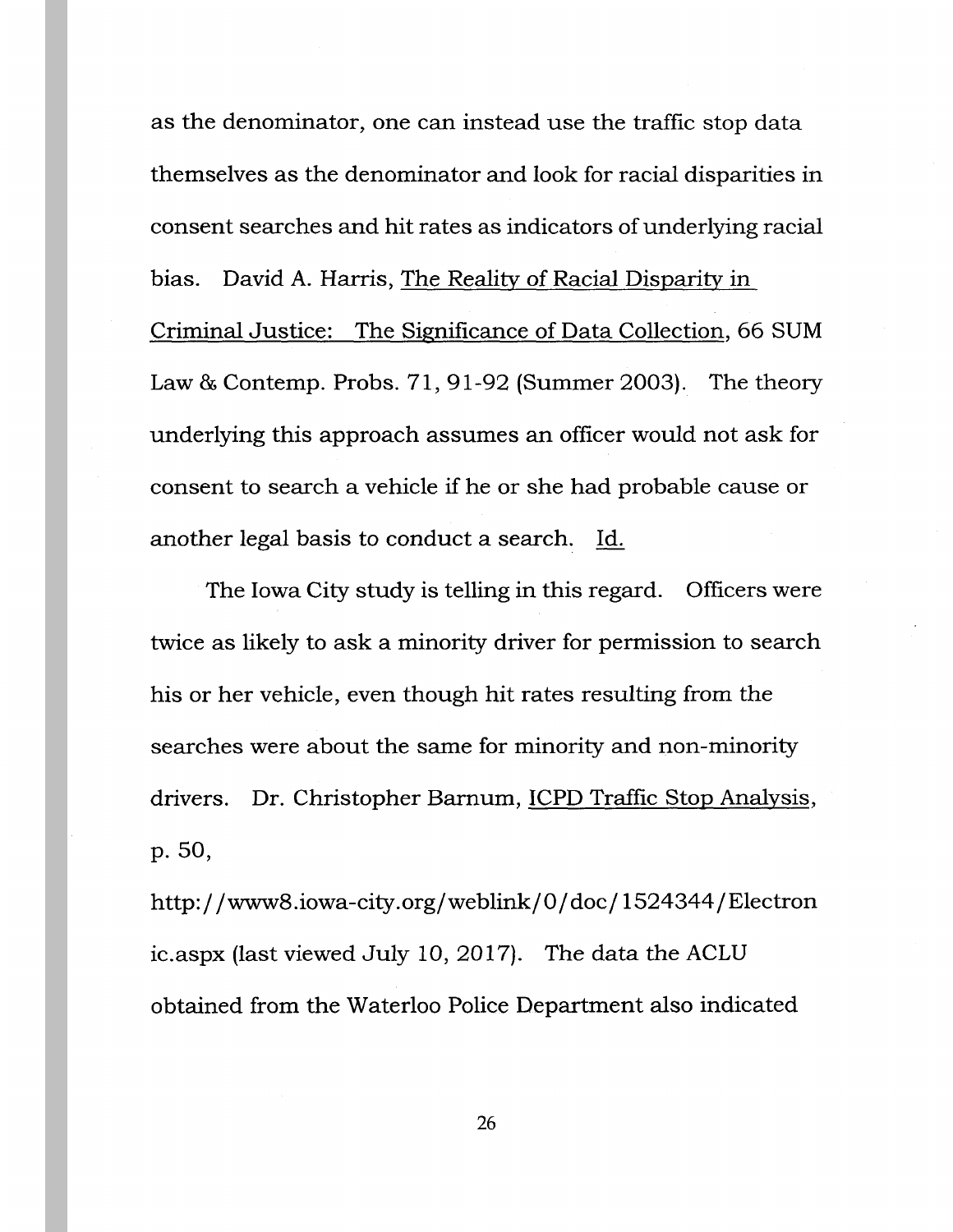minorities were more likely to be subjected to searches than were whites. ACLU Amicus brief pp. 21-22.

In the end, however, this Court does not need to determine if people of color are unfairly targeted for traffic stops and searches to decide this case. While the issue of racial bias in policing is an important one for the justice system, it is undisputed in this case that Brandt stopped Brown's vehicle only because he was curious about the vehicle owner's gang affiliation and not because of any traffic infraction. (Ex. A 41 :25); State's Brief p. 11. The Iowa Constitution does not permit officers to stop vehicles out of curiosity. Brown's motion to suppress should have been granted. Her conviction, sentence and judgment should be vacated and her case remanded for dismissal.

#### **CONCLUSION**

For all of the reasons discussed above and in her Brief and Argument Defendant-Appellant Scottize Brown respectfully requests this Court vacate her conviction, sentence and judgment and remand her case to the District Court for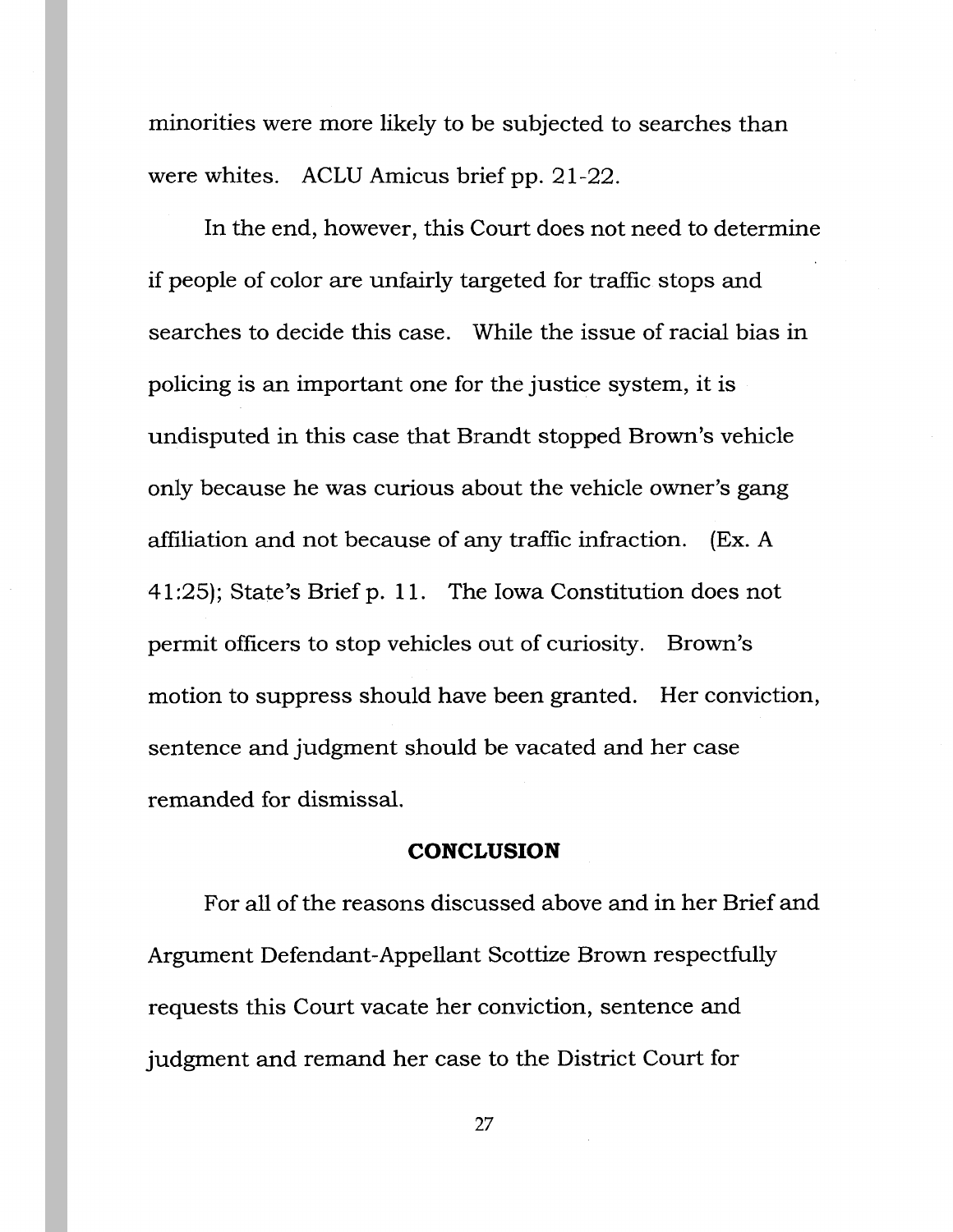dismissal.

# **ATTORNEY'S COST CERTIFICATE**

The undersigned hereby certifies that the true cost of producing the necessary copies of the foregoing Brief and Argument was  $\frac{2.97}{1}$ , and that amount has been paid in full by the Office of the Appellate Defender.

> MARK C. SMITH State Appellate Defender

THERESA R. WILSON Assistant Appellate Defender

.<br>Geografia eta erregea